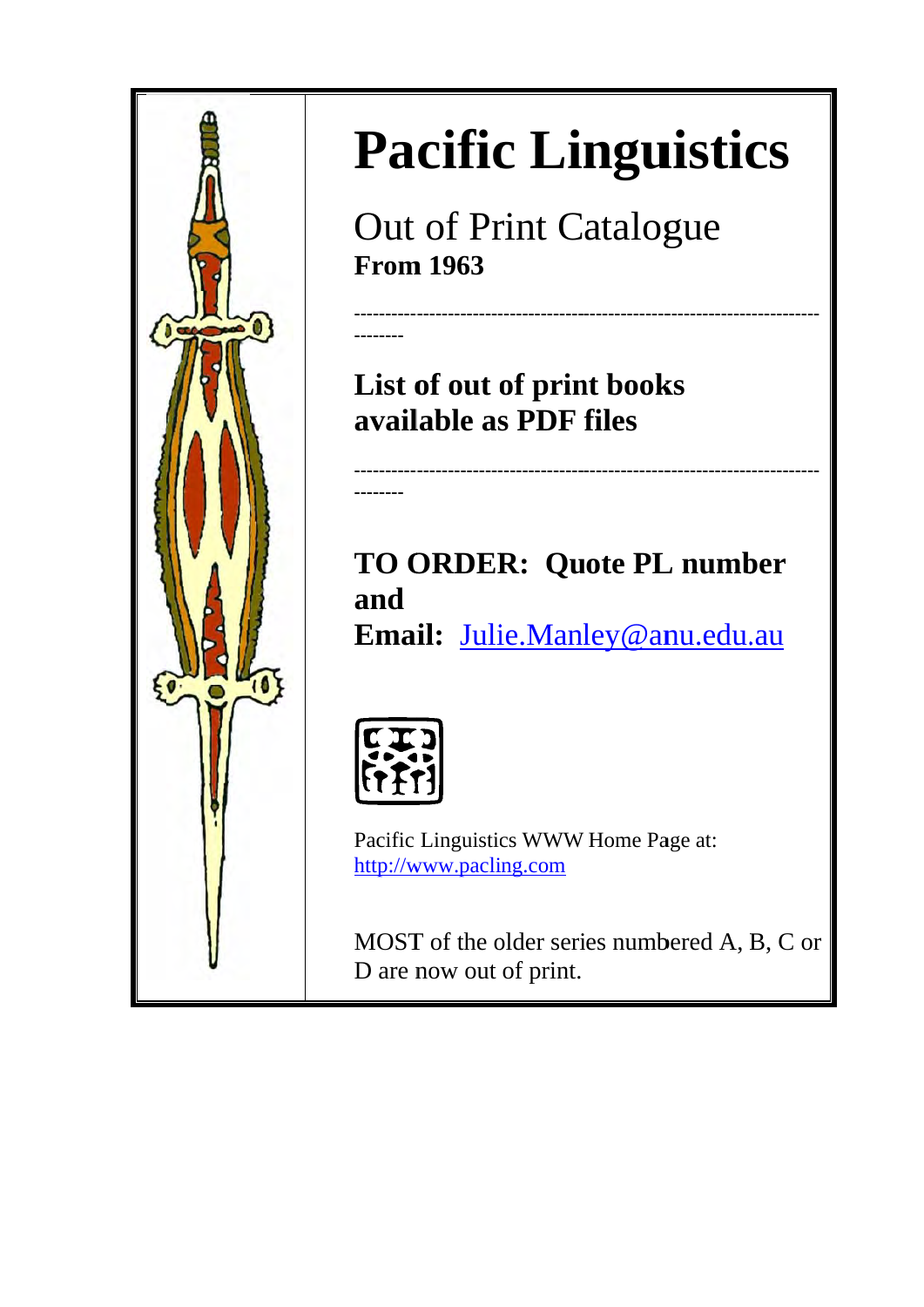## Pacific Linguistic Out of Print Publications **1963-2013**

**The archiving of Pacific Linguistics out of print books as PDF files has nearly been completed, with the exception of the language atlases and a couple of other books which are NOT AVAILABLE.** 

**PDF files can be emailed if they are small enough (most are not). Files are usually sent via Dropbox, a free large file sharing facility.** 

**Contat: Julie.Manley@anu.edu.au for details.** 

#### **Series No. Title 501** Sidwell, Paul J., Proto South Bahnaric: A reconstruction of a Mon-Khmer language of Indo-China (2000), 234 pp. **502** Caughley, Ross, Dictionary of Chepang: A Tibeto-Burman language of Nepal (2000), 549 pp. **504** Marck, Jeff, Topics in Polynesian language and culture history, (2000), 302 pp. **505** Palmer, Bill and Paul Geraghty (eds), SICOL Proceedings of the Second International conference on Oceanic Linguistics: Vol. 2, Historical and descriptive studies (2000), 417 pp. **510** Lynch, John and Philip Tepahae, Anejom̃ Dictionary Disonari blong anejom̃ Nitasviitai a nijitas antas anejom̃ (2001), 448 pp. **512** Simpson, Jane, David Nash, Mary Laughren, Peter Austin and Barry Alpher, Forty years on: Ken Hale and Australian languages (2001), 545 pp **513** David Rose, The Western Desert Code: An Australian cryptogrammar (2001), 498 pp. **514** Pawley, Andrew, Malcolm Ross and Darrell Tryon, The boy from Bundaberg: Studies in Melanesian linguistics in honour of Tom Dutton, (2001), 424 pp **515** Hyslop, Catriona, The Lolovoli Dialect of the North-East Ambae language, Vanuatu (2001), 510 pp. **518** Wouk, Fay and Malcolm Ross (editors), The history and typology of western Austronesian voice systems (2001), 480 pp. **523** Bennardo, Giovanni (ed), Representing space in Oceania (2002), 267 pp. **526** Jourdan, Christine (in collaboration with Ellen Maebiru), Pijin: A trilingual cultural dictionary (2002)M, 427 pp.

#### **2000 Numbers 500 and onwards**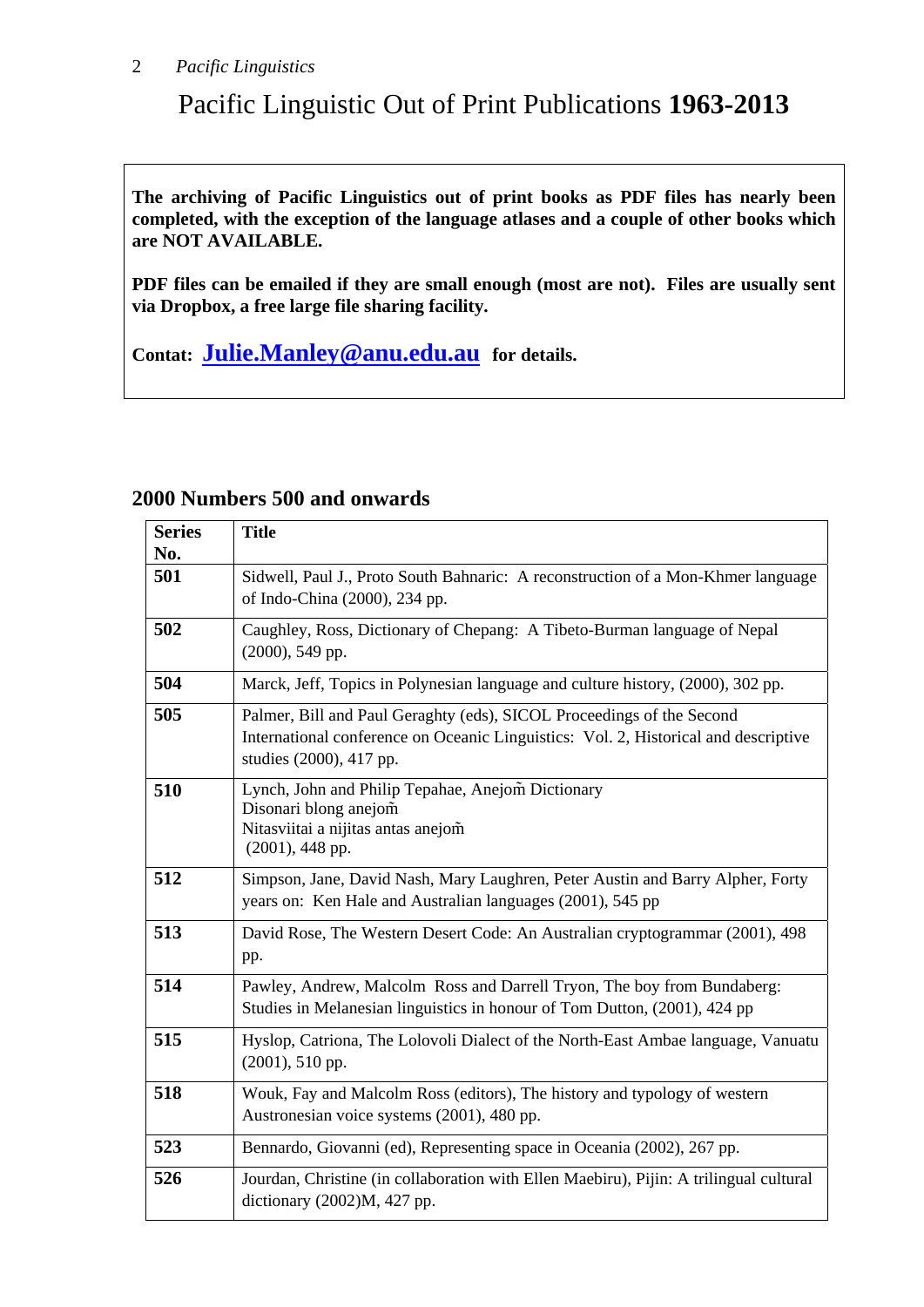| <b>Series</b><br>No. | <b>Title</b>                                                                                                                                                                                                                                                                           |
|----------------------|----------------------------------------------------------------------------------------------------------------------------------------------------------------------------------------------------------------------------------------------------------------------------------------|
| 527                  | Patz, Elisabeth, A grammar of the Kuku Yalanji language of north Queensland<br>$(2002), 270$ pp.                                                                                                                                                                                       |
| 536                  | Pensalfini, Robert, Jingulu grammar: An Aboriginal language of the Northern<br>Territory (2003), 282 pp.                                                                                                                                                                               |
| 540                  | Obata, Kazuko, A grammar of Bilua: A Papuan language of the Solomon Islands<br>$(2003)$ , 353 pp.                                                                                                                                                                                      |
| 541                  | Evans, Nicholas, Bininj Gun-Wok: a pan-dialectal grammar of Mayali, Kunwinjku<br>and Kune (2003), 776 pp                                                                                                                                                                               |
| 542                  | Robert Early and John Whitehorn, One hundred Paiwan texts (2003), 595 pp                                                                                                                                                                                                               |
| 545                  | Malcolm Ross, Andrew Pawley and Meredith Osmond, The lexicon of Proto<br>Oceanic: The culture and environment of ancestral Oceanic society: 2 The physical<br>environment (2003), 417 pp. Available through E Press<br>http://epress.anu.edu.au/pac_ling/lexicon/pdf_instructions.html |
| 547                  | I Wayan Arka, Balinese morphosyntax: A lexical-functional approach (2003), 288<br>pp                                                                                                                                                                                                   |
| 549                  | The Bunganditj (Buwandik) language of the Mount Gambier Region (Blake), 169<br>pp                                                                                                                                                                                                      |
| 552                  | Evans, Nicholas, The Non-Pama-Nyungan languages of northern Australia:<br>Comparative studies of the continent's most linguistically complex region (2003),<br>523 pp.                                                                                                                 |
| 555                  | Bradley, David, Randy LaPolla, Boyd Michailovsky and Graham Thurgood<br>(editors), Language variation: Papers on variation and change in the Sinosphere and<br>in the Indosphere in honour of James A. Matisoff (2003), 333 pp.                                                        |
| 560                  | Lourens de Vries, A short grammar of Inanwatan, an endangered language of the<br>Bird's Head of Papua, Indonesia (2004), 167 pp.                                                                                                                                                       |
| 565                  | Morey, Stephen, The Tai languages of Assam - a grammar and texts (2005), 436<br>pp. plus language disc                                                                                                                                                                                 |
| 579                  | Harry Shorto (1919-1995), edited by Paul Sidwell, Doug Cooper and Christian<br>Bauer, A Mon-Khmer comparative dictionary (2006), 643 pp.                                                                                                                                               |
| 580                  | Mark J. Alves, A grammar of Pacoh: A Mon-Khmer language of the central<br>highlands of Vietnam (2006), 141 pp.                                                                                                                                                                         |
| 581                  | James Neil Sneddon, Colloquial Jakartan Indonesian (2006), 298 pp. (see catalogue<br>in web pages for full description)                                                                                                                                                                |
| 591                  | McGregor, William B. (editor), Encountering Aboriginal languages: Studies in the<br>history of Australian linguistics (2008), 540 pp.                                                                                                                                                  |
| 601                  | Austronesian historical linguistics and culture history: a festschrift for Robert Blust<br>(Adelaar and Pawley, eds), 554 pp.                                                                                                                                                          |
| 602                  | Robert Blust, The Austronesian languages (2009), 852 pp.                                                                                                                                                                                                                               |
|                      |                                                                                                                                                                                                                                                                                        |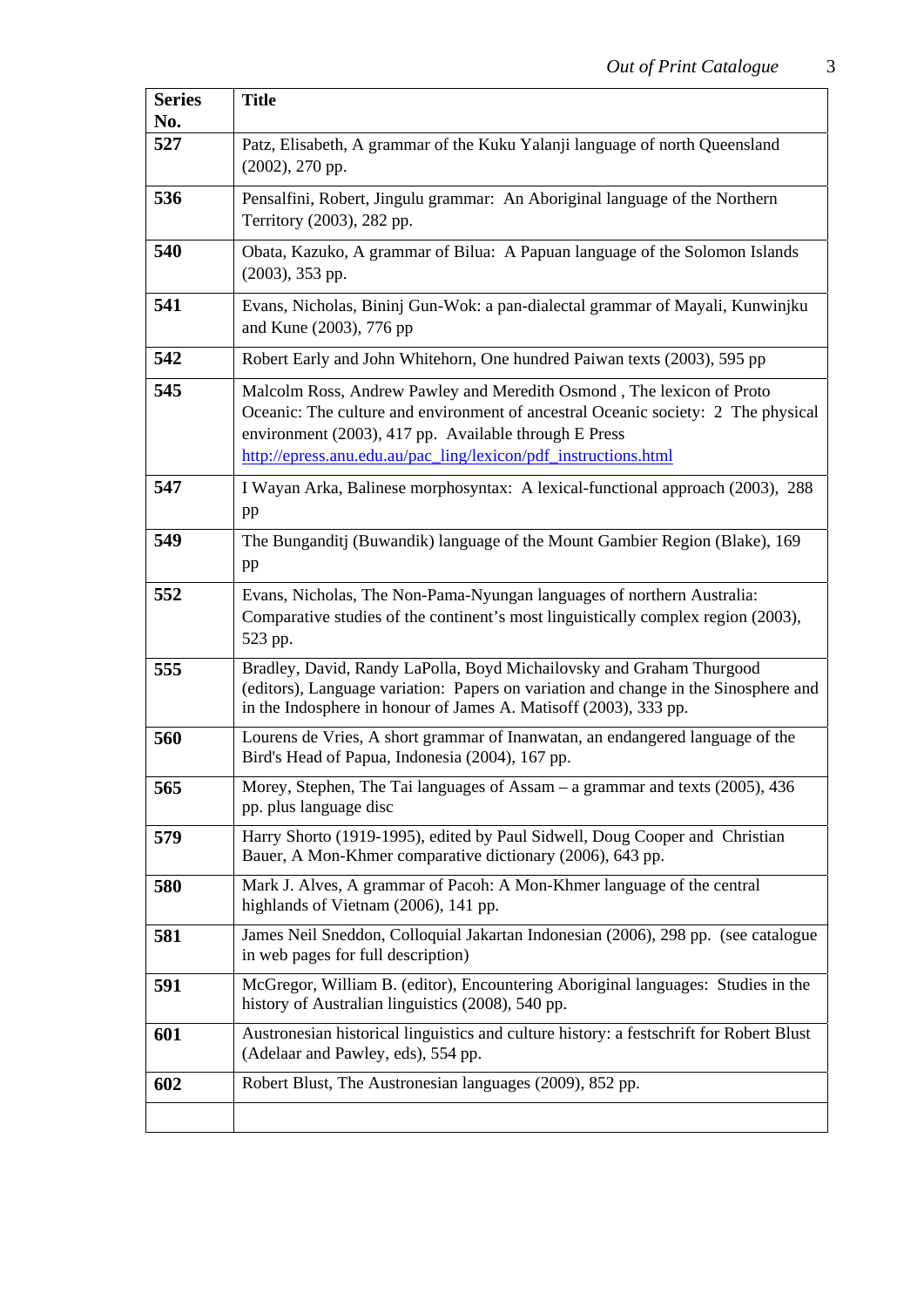## **Series A Occasional Papers**

Collections of shorter papers, usually on a single topic or area.

| <b>Series</b> | <b>Title</b>                                                                                                                                                                  |
|---------------|-------------------------------------------------------------------------------------------------------------------------------------------------------------------------------|
| No.<br>$A-1$  | Wurm, S.A., Some remarks on the role of language in the assimilation of Australian                                                                                            |
|               | aborigines (1963), 12 pp.                                                                                                                                                     |
| $A-2$         | Healey, Alan, Handling unsophisticated linguistic informants (1964), 33 pp.                                                                                                   |
| $A-3$         | Papers in New Guinea linguistics No. 1 (papers by A. Pence, E. Deibler Jr., P.<br>Healey, B. Hooley) (1964), 46 pp.                                                           |
| $A-4$         | Papers in New Guinea Linguistics No. 2 (two papers by S.A. Wurm) (1964), 45 pp.                                                                                               |
| $A-5$         | Papers in New Guinea Linguistics No. 3 (two papers by Healey, P.M.)(1965), 57<br>pp.                                                                                          |
| $A-6$         | Papers in New Guinea Linguistics No. 4 (two papers by Bee, D)(1965), 72 pp                                                                                                    |
| $A-7$         | Papers in New Guinea Linguistics No. 5 (papers by C. and M. Frantz, D. and J.<br>Oatridge, R. E. Loving, J.Swick, A. Pence, P. Staalsen, H. and M. Boxwell (1966),<br>100 pp. |
| $A-8$         | Papers in Philippine lingusitics No. 1 (papers by J. Shetler, R. Pittman, V. Forsberg,<br>J. Hussey)(1966), 42 pp.                                                            |
| $A-9$         | Papers in Southeast Asian linguistics No. 1 (papers by Nguyen Dang Liem, A. Tran<br>Huong Mai, S.W. Dellinger (1967), 96 pp.                                                  |
| $A-10$        | Papers in Australian linguistics No. 1 (papers by D and K. Glasgow, J. Kirton, W.<br>Oates, B. and Ee Sommer) 1967), 65 pp.                                                   |
| $A-11$        | Papers in Australian linguistics No. 2 (papers by c. von Brandenstein, A. Capell, K.<br>Hale) (1967), 76 pp.                                                                  |
| $A-12$        | Papers in New Guinea Linguistics No. 6 (papers by K. McElhanon, G. Renck)<br>$(1967), 51$ pp.                                                                                 |
| $A-13$        | Papers in New Guinea Linguistics No. 7 (papers by J. Goddard, K. J. Franklin)<br>$(1967)$ , 63 pp.                                                                            |
| $A-14$        | Papers in Australian linguistics No. 3 (papers by E.F. Aguas, D Tryon) (1968), 49<br>pp.                                                                                      |
| $A-15$        | Papers in linguistics of Melanesia No. 1 (papers by A. Capell, G.J. Parker, A.J.<br>Schütz) (1968), 55 pp.                                                                    |
| $A-16$        | Papers in New Guinea Linguistics No. 8 (papers by C.L. Voorhoeve, K.J. franklin,<br>G. Scott) (1968), 66 pp.                                                                  |
| $A-17$        | Papers in Australian linguistics No. 4 (papers by J. Kinslow Harris, S.A. Wurm, D.<br>Laycock) (1969), 105 pp.                                                                |
| $A-18$        | Papers in New Guinea Linguistics No. 9 (papers by A. Capell, A. Healey, D.<br>Wilson) (1969), 116 pp.                                                                         |
| $A-19$        | Papers in Philippine linguistis No. 2 (papers by J. Miller, H. W. Miller) (1969), 35<br>pp.                                                                                   |
| $A-20$        | Papers in Borneo linguistics No. 1 (papers by D.J. Prentice) (1969), 45 pp.                                                                                                   |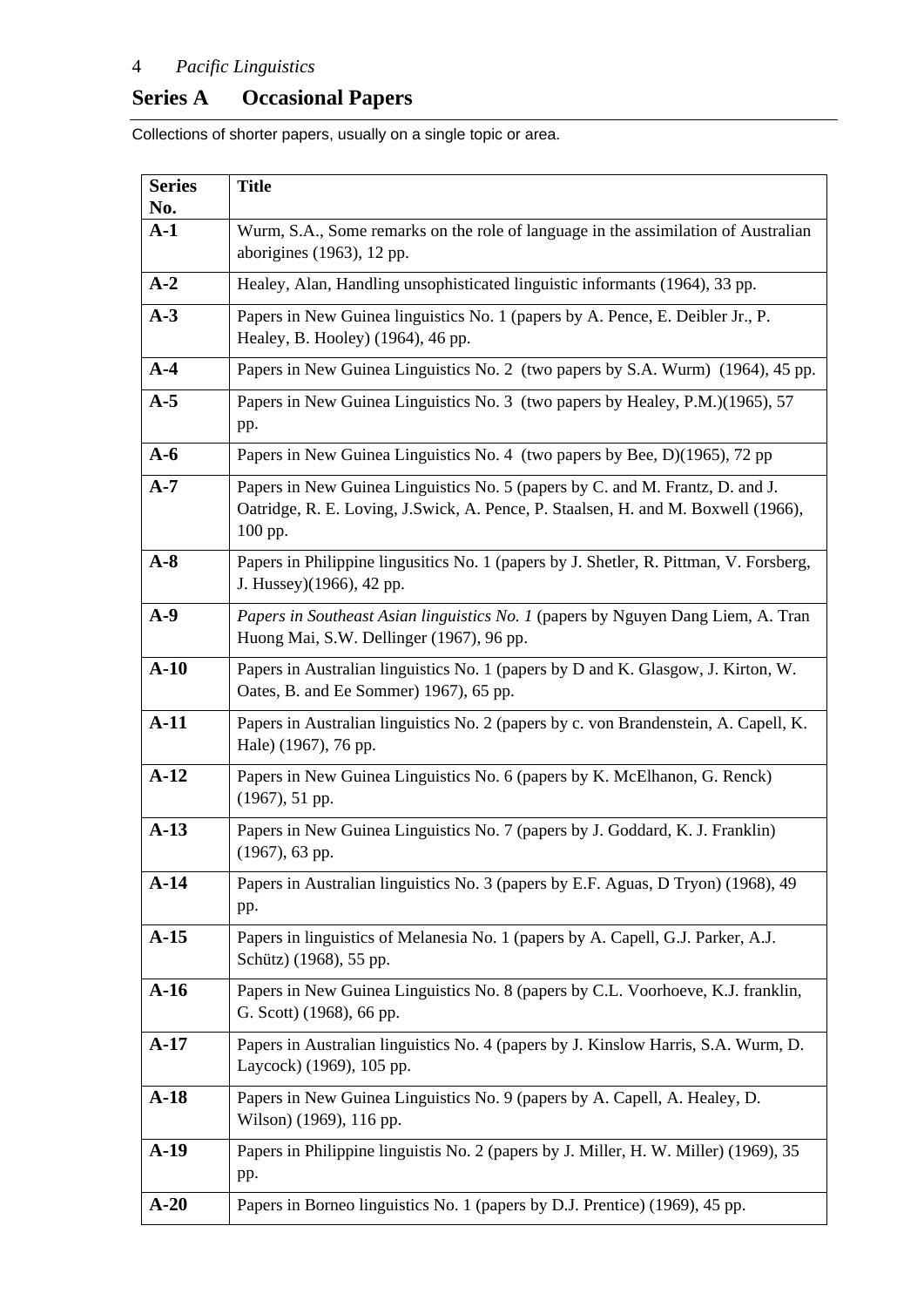| <b>Series</b> | <b>Title</b>                                                                                                                                                                  |
|---------------|-------------------------------------------------------------------------------------------------------------------------------------------------------------------------------|
| No.           |                                                                                                                                                                               |
| $A-21$        | Papers in linguistics of Melanesia No. 2 (papers by A. Capell, A. Chowning, S.A.<br>Wurm) (1969), 110 pp.                                                                     |
| $A-22$        | Papers in New Guinea Linguistics No. 10 (papers by D. Laycock, R.G. Lloyd, P.<br>Staalsen) (1969), 89 pp.                                                                     |
| $A-23$        | Papers in New Guinea Linguistics No. 11 (papers by G. and r. Bunn, A. Pence, E.<br>Geary and D. Bjorkman, H. and N. Weimer, O. Claassen and K. McElhanon)<br>$(1970), 83$ pp. |
| $A-24$        | Papers in Philippine linguistics No. 3 (papers by N. Abrams, J. Forster, R. Brichoux)<br>$(1970)$ , 83 pp.                                                                    |
| $A-25$        | Papers in New Guinea Linguistics No. 12 (papers by C. Voorhoeve, K. McElhanon,<br>B. and R. Blowers) (1970), 66 pp.                                                           |
| $A-26$        | Papers in New Guinea Linguistics No. 13 (papers by B. Blowers, M. Griffin, K.<br>McElhanon) (1970), 52 pp.                                                                    |
| $A-27$        | Papers in Australian linguistics No. 5 (papers by J. Kirton)(1971), 74 pp.                                                                                                    |
| $A-28$        | Papers in New Guinea Linguistics No. 14 (papers by T. Dutton, C. Voorhoeve, S.A.<br>Wurm)(1971), 178 pp.                                                                      |
| $A-29$        | Papers in Southeast Asian linguistics No. 2 (papers by W. Glover, M. Hari, E.<br>Hope)(1971), 82 pp.                                                                          |
| $A-30$        | Papers in Southeast Asian linguistics No. 3 (papers by D. Dellinger, E. Hope, M.<br>Katsura, t. Nishida)(1973), 86 pp.                                                        |
| $A-31$        | Papers in New Guinea Linguistics No. 15 (papers by R.K. lewis, S.C. Lewis, S.<br>Litteral, P. Staalsen)(1972), 74 pp.                                                         |
| $A-32$        | Paper sin Philippine linguistis No. 4 (papers by R. Hohulin, L. Hohulin)(1972), 36<br>pp.                                                                                     |
| $A-33$        | Papers in Western Austronesian lingustics No. 2 (papers by C. Court, R. Blust, F.<br>Watuseke)(1977), 138 pp.                                                                 |
| $A-34$        | Papers in New Guinea Linguistics No. 16 (papers by J. Allen, M. Lawrence)(1972),<br>49 pp.                                                                                    |
| $A-35$        | Papers in linguistics of Melanesia No. 3 (pappers C. Beaumont, D. Tryon, S.A.<br>Wurm)(1972), 120 pp.                                                                         |
| $A-36$        | Papers in Australian linguistics No. 6 (pappers by B. Schebeck, L. Hercus and I.<br>White) (1973), 81 pp.                                                                     |
| $A-37$        | Papers in Australian linguistics No. 7 (papers by C. Furby, L. Hercus, C. Hilham)<br>$(1974)$ , 77 pp.                                                                        |
| $A-38$        | Papers in New Guinea Linguistics No. 17 (papers by K. Holzknecht, D.<br>Phillips)(1973), 81 pp.                                                                               |
| $A-39$        | Papers in Australian linguistics No. 8 (papers by M. Sharpe, L. Jagst, D.<br>Birk)(1975), 84 pp.                                                                              |
| $A-40$        | Papers in New Guinea Linguistics No. 18 (papers by R. Conrad and W. Dye, N.<br>Thomson, L. Bruce Jr.)(1975), 106 pp.                                                          |
| $A-41$        | Papers in Philippine lingusitics No. 5 (papers by D. Chandler, E. Ruch, J.<br>Witucki)(1974), 78 pp.                                                                          |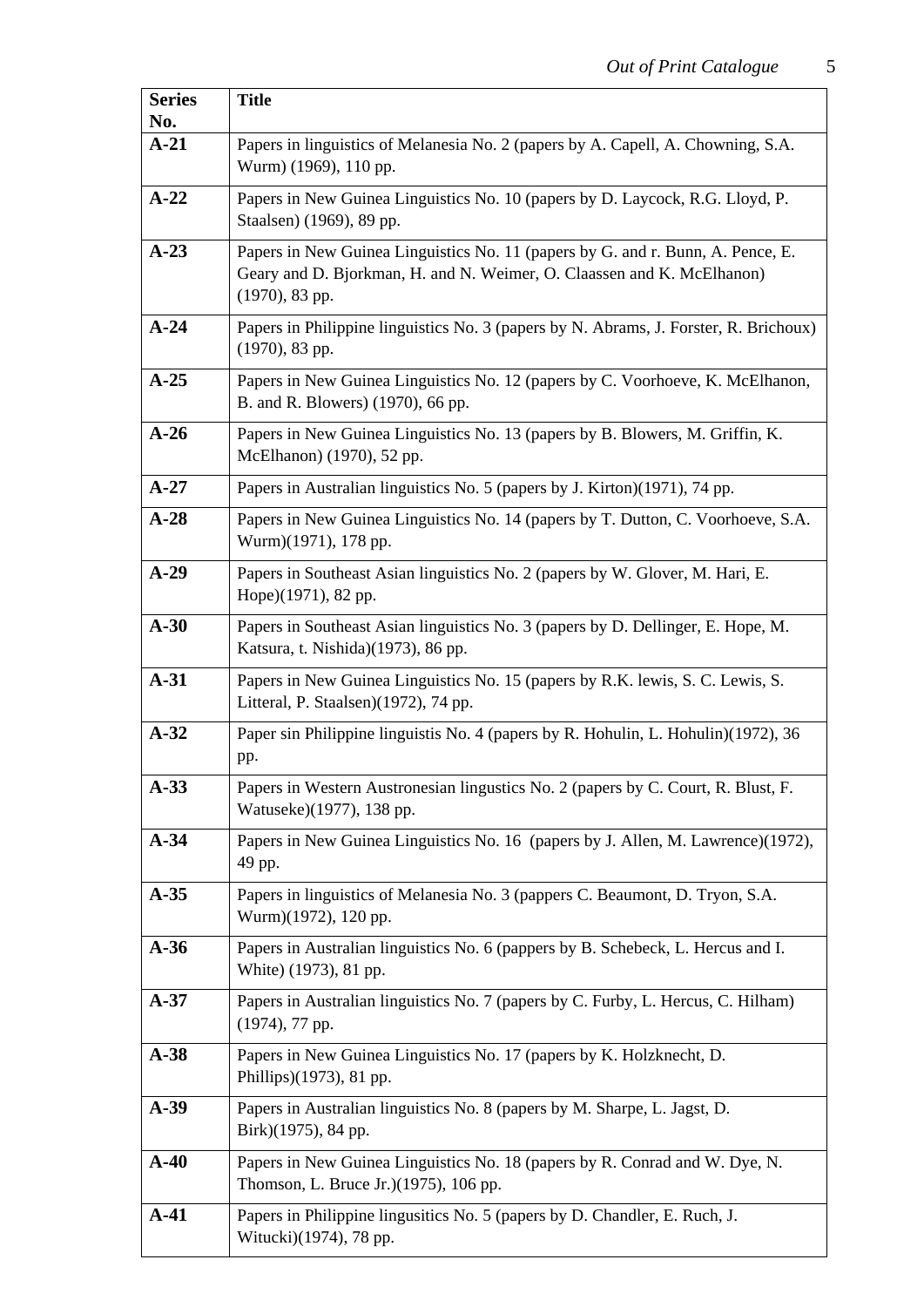| <b>Series</b><br>No. | <b>Title</b>                                                                                                                                                                                                                                                          |
|----------------------|-----------------------------------------------------------------------------------------------------------------------------------------------------------------------------------------------------------------------------------------------------------------------|
| $A-42$               | Papers in Australian linguistics No. 9 (papers by J. Hudson, B. Sayers)(1976), 83 pp.                                                                                                                                                                                 |
| $A-43$               | Papers in Philippine linguistics No. 6 (papers by T. Headland and A. Healey, J.<br>Witucki)(1974), 77 pp.                                                                                                                                                             |
| $A-44$               | Papers in Philippine linguistics No. 7 (papers by B. Hooker, D. Behrens, P. M.<br>Hartung), (1975), 64 pp.                                                                                                                                                            |
| $A-45$               | Papers in New Guinea Linguistics No. 19 (papers by G. Reesink, L. Fleischmann<br>and S. Turpeinen, P. Lincoln)(1976), 110 pp.                                                                                                                                         |
| $A-46$               | Papers in Philippine linguistics No. 8 (papers by J. Witucki, M. Walrod, J. Shand)<br>(1976), 93 pp.                                                                                                                                                                  |
| $A-47$               | Papers in Australian linguistics No. 10 (papers by J. Kirton, B. Sommer, S.A. Wurm<br>and L. Hercus, P. Austin, R. Ellis and L. Hercus)(1976), 81 pp.                                                                                                                 |
| $A-48$               | Papers in Southeast Asian linguistics No. 4: Chamic studies (D. Thomas, E. Lee and<br>Nguyen D. L., eds)(1977), 133 pp.                                                                                                                                               |
| $A-49$               | Papers in Southeast Asian linguistics No. 5 (papers by D. Bradley)(1977), 102 pp.                                                                                                                                                                                     |
| $A-50$               | Papers in Philippine linguistics No. 9 (papers by E. Clay Johnston, H. Weins, J.A.<br>Gault with S. and F. Barhama, P. Green, B. Grayden, J. Witucki.(1979), 113 pp., + 1<br>map ISBN 0858831864                                                                      |
| $A-51$               | Papers in Australian linguistics No. 11 (papers by J. Kirton, R. Wood, L. Hercus, C.<br>Street and H. Palada Kulampurut, D. Buchanan, B. Charlie.(1978) 207 pp.                                                                                                       |
| $A-52$               | Papers in Southeast Asian linguistics No. 6: Tai studies in honour of William J.<br>Gedney (T. Gething, Nguyen D. L. eds) (1979), 154 pp.                                                                                                                             |
| $A-53$               | Papers in Southeast Asian linguistics No. 7 (edited by R.E. Trail, et. Al.), (1980),<br>135 pp.                                                                                                                                                                       |
| $A-54$               | Papers in pidgin and creole linguistics No. 1 (papers by L. Todd and P. Mühlhäusler,<br>S.a. Wurm, J. Platt, P. Mühlhäusler, D. Walsh) (1978), 203 pp.                                                                                                                |
| $A-55$               | Papers in Philippine linguistics No. 10 (papers by A. Gallman, E. Allison, c.<br>Harmon, J. Witucki) (1979), 148 pp.                                                                                                                                                  |
| $A-56$               | Papers in New Guinea Linguistics No. 20 (papers by M. Boxwell, J. Goddard, M.<br>Ross, A. Sanders and J. Sanders, J. Sanders and A. Sanders, H. Davies) (1980), 219<br>pp.                                                                                            |
| $A-57$               | Papers in Pidgin and Creole linguistics No. 2 (papers by P. Mühlhäusler, E. Lattey,<br>E. Woolford, W. Camden, M. Steffenson, M. Clyne, W. Peet Jr., U. Mosel, I. Smith,<br>J. Gebhard, Nguyen D., G. Raimi Dreyfuss and D. Oka, M. Reigo de Dios) (1979),<br>300 pp. |
| $A-58$               | Papers in Australian linguistics No. 12 (papers by C Street, H. Geytenbeek, K.<br>Glasgow and M. Garner), (1980), 119 pp.                                                                                                                                             |
| $A-59$               | Papers in Australian linguistics No. 13: Contributions to Australian linguistics<br>(1980) 327 pp.                                                                                                                                                                    |
| $A-60$               | Papers in Australian linguistics No. 14 (papers by B. Waters, P. Busby) (1980), 183<br>pp.                                                                                                                                                                            |
| $A-61$               | Papers in New Guinea Linguistics No. 21 (papers by H. Davies, D. Osmers, J.<br>Lynch, S.A. Wurm) (1981), 214 pp.                                                                                                                                                      |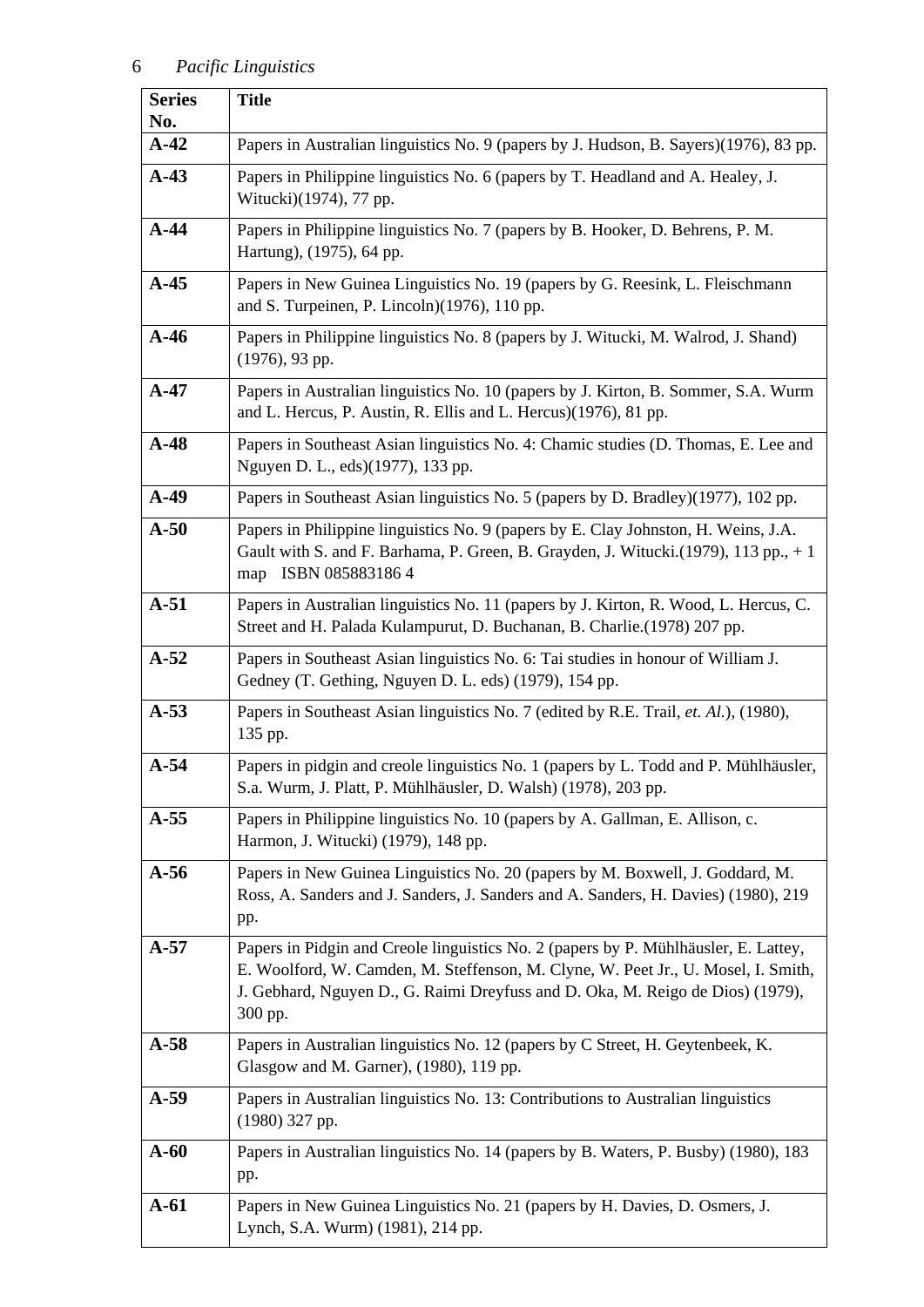| <b>Series</b> | <b>Title</b>                                                                                                                                                                                                                                                |
|---------------|-------------------------------------------------------------------------------------------------------------------------------------------------------------------------------------------------------------------------------------------------------------|
| No.<br>$A-62$ | Papers in Southeast Asian linguistics No. 8: Tonation (edited by David Bradley),                                                                                                                                                                            |
|               | $(1982)$ , 167 pp.                                                                                                                                                                                                                                          |
| $A-63$        | Papers in New Guinea Linguistics No. 22 (papers by K. Adams and L. Lauck, J.<br>Miedema and F. Welling, W. Stokhof and D. Flassy, H. Oguri, K. Collier and K.<br>Gregerson, T. Phinnemore, D. Scorza, J. Davies and B. Comrie, S. Abbott)(1985),<br>376 pp. |
| $A-64$        | Papers in linguistics of Melanesia No. 4 (papers by J. Lynch, D. Dodenhoff)(1982),<br>173 pp.                                                                                                                                                               |
| $A-65$        | Papers in pidgin and creole linguistics No. 3 (papers by L. Carrington, J. Siegel, P.<br>Mühlhäusler (3), L. Simons, A. Baxter, J. Hudson, A. Rumsey, A. Chowning)(1983)<br>211 pp.                                                                         |
| $A-66$        | Papers in Australian linguistics No. 15: Australian Aboriginal (1983), 185 pp.                                                                                                                                                                              |
| $A-67$        | Papers in Southeast Asian linguistics No. 9: Language policy, language planning and<br>sociolinguistics in South-East Asia (David Bradley ed.), (1985), 220 pp.                                                                                             |
| $A-68$        | Papers in Australian linguistics No. 16 (papers by K. Glasgow, A. Capell, G.<br>McKay, R. Kennedy, D. Trefry), (1984), 332 pp.                                                                                                                              |
| A69           | Papers in New Guinea Linguistics No. 23 (papers by M. Ross, J. Siegel, R. Blust,<br>M. Colburn, W. Seiler)(1984), 189 pp.                                                                                                                                   |
| $A-70$        | Papers in New Guinea Linguistics No. 24 (papers by D. Laycock, W. Seiler, L.<br>Bruce, M. Chlenov, R. Daniel Shaw, S. Holzknecht, G. Scott, O. Nekitel,<br>S.A.Wurm, L. Goldman, J. Fingleton) (1986), 316 pp.                                              |
| $A-71$        | Papers in Australian linguistics No. 17 (papers by L. Dunn, H. Geytenbeek, K.<br>Glasgow, W. McGregor, L. Oates, S. Swartz)(1988), 277 pp.                                                                                                                  |
| $A-72$        | Papers in pidgin and creole linguistics No. 4 (S.A. Wurm, ed.), (1985), 242 pp.                                                                                                                                                                             |
| $A-73$        | Papers in Papuan linguistics No. 1 (papers by W. Brown, P. Fields, L. Jarvinen, L.<br>Jones, D. Laycock, J. Roberts, D. Shelden, H. Shelden, H. Steinhauer, F. Watuseke,<br>C. Whitehead) (1991), 317 pp.                                                   |
| $A-74$        | Papers in New Guinea Linguistics No. 25 (1986), 265 pp.                                                                                                                                                                                                     |
| $A-75$        | Papers in South-East Asian linguistics No. 10: Khmu, a minority language of<br>Thailand, Suwilai Premsrirat, (1987) 190 pp.                                                                                                                                 |
| $A-76$        | Papers in New Guinea Linguistics No. 26 (1988), 292 pp.                                                                                                                                                                                                     |
| $A-77$        | Papers in Southeast Asian linguistics No. 11: Southeast Asian Syntax (David<br>Bradley, ed.), (1989), 234 pp.                                                                                                                                               |
| $A-78$        | Papers in Western Austronesian linguistics No. 3 (1988), 279 pp.                                                                                                                                                                                            |
| $A-79$        | Papers in Western Austronesian linguistics No. 4 (1988), 333 pp.                                                                                                                                                                                            |
| $A-80$        | Papers in Southeast Asian linguistics No. 12: Thai sentence particles and other<br>topics (papers by J. Cooke), (1989), 183 pp.                                                                                                                             |
| $A-81$        | Papers in Austronesian linguistics No. 1, edited by H. Steinhauer (1991), 232 pp.                                                                                                                                                                           |
| $A-82$        | Papers in Austronesian Linguistics No. 2 (Ross, M.D. ed.), papers by: Sarah Bell,<br>Robert Blust, Videa P. De Guzman, Bryan Ezard, Clif Olson, Stephen J. Schooling<br>$(1992)$ , 438pp                                                                    |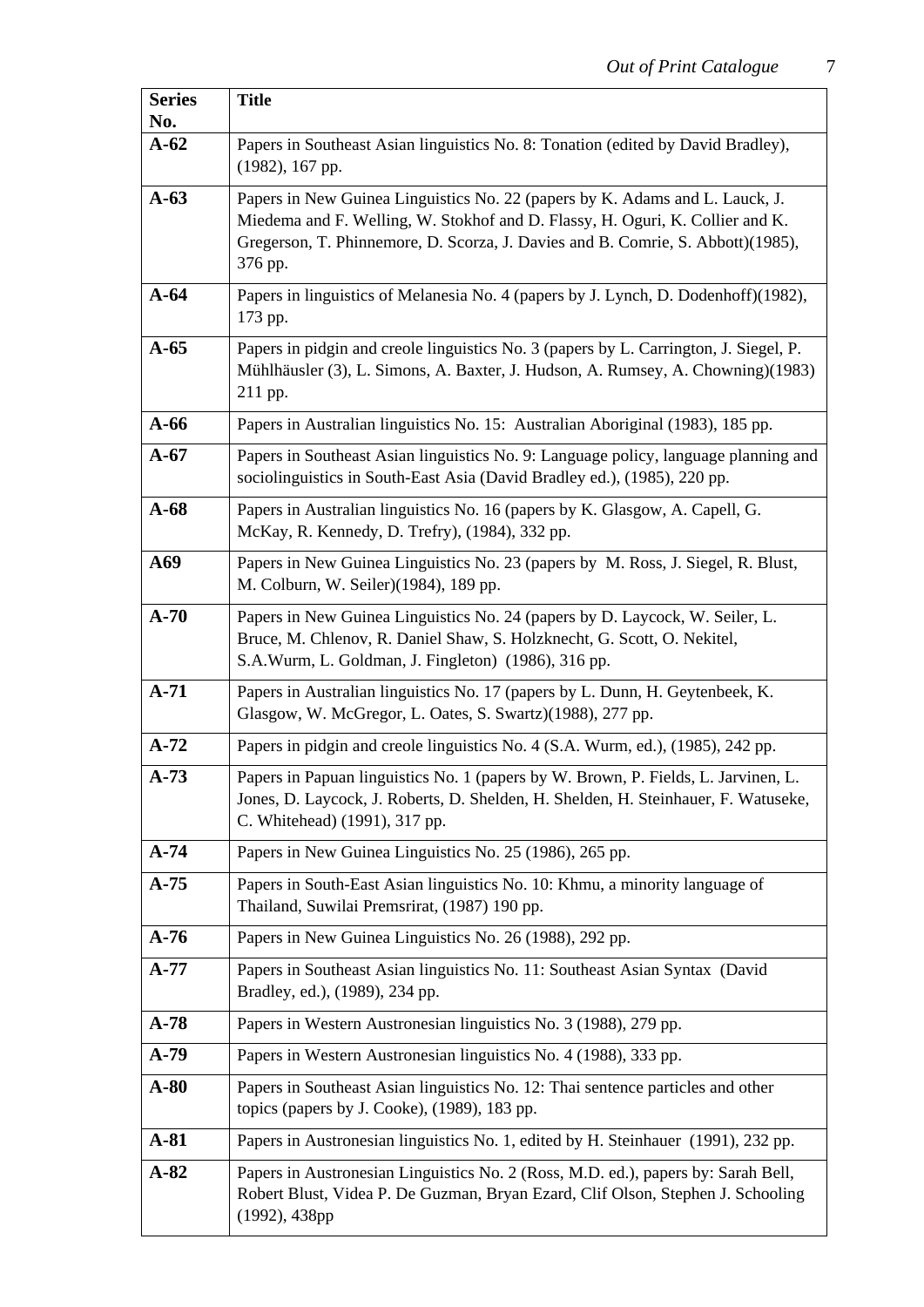| <b>Series</b> | <b>Title</b>                                                                                                                                                                                                                                                                                                                                                                                                                                                                    |
|---------------|---------------------------------------------------------------------------------------------------------------------------------------------------------------------------------------------------------------------------------------------------------------------------------------------------------------------------------------------------------------------------------------------------------------------------------------------------------------------------------|
| No.           |                                                                                                                                                                                                                                                                                                                                                                                                                                                                                 |
| $A-83$        | Papers in Southeast Asian linguistics No. 13: Studies in Burmese Languages (David<br>Bradley, ed.), 1995, 217 pp.                                                                                                                                                                                                                                                                                                                                                               |
| $A-84$        | Steinhauer, Hein (ed.), Papers in Austronesian Linguistics No. 3, (1996), 238 pp.                                                                                                                                                                                                                                                                                                                                                                                               |
| $A-85$        | Papers in Papuan Linguistics No. 2<br>Franklin, Karl (ed.)<br>Papers by David Briley, Duane A. Clouse, Philip C. Fields, Donald C. Laycock, J.A.<br>LLoyd.<br>1997 ISBN 085883 442 1<br>viii + $361pp(2$ maps)                                                                                                                                                                                                                                                                  |
| $A-86$        | Papers in Southeast Asian Linguistics No. 14: Tibeto-Burman Languages of the<br><b>Himalayas</b><br>Bradley, David (ed.)<br>Papers by Balthasar Bickel, David Bradley, Ross C. Caughley, George van Driem,<br>Novel Kishore Rai and Werner Winter, Anju Saxena, Richard Keith Sprigg, Gerard<br>J. Tolsma<br>1997 ISBN 085883 456 1<br>$vii + 182pp (8 maps)$                                                                                                                   |
| $A-87$        | Papers in Papuan Linguistics No. 3<br>Pawley, Andrew (ed.)<br>Papers by Mark Donohue, James A. De Vries, Sandra A. De Vries, Eileen Gasaway,<br>John R. Roberts.<br>1997 ISBN 085883 457 X<br>$iii + 241pp(1 map)$                                                                                                                                                                                                                                                              |
| $A-88$        | Not published                                                                                                                                                                                                                                                                                                                                                                                                                                                                   |
| A-89          | Papers in Southeast Asian Linguistics No. 15<br><b>Further Chamic Studies</b><br>David Thomas (ed.)<br>Papers: Neil Baumgartner. 'A grammar sketch of western (Cambodian) Cham'.<br>Robert Headley, Jr, 'Cham evidence for Khmer sound changes'.<br>Keng-Fong Pang, 'On the ethnonym 'Utsat''.<br>Graham Thurgood, 'Austronesian and Mon-Khmer components int he Proto Chamic<br>vowell system.<br>1998 ISBN 0858834650<br>96 pp.                                               |
| $A-90$        | Papers in Southeast Asian Linguistics No. 16<br>Clark, M. (ed.)<br>Papers by Edmund A. Anderson, 'The use of speech levels in Sundanese',<br>Ferdinand de Haan, 'Khmer and the theory of modality', Judy Ho, 'Socio-semantic<br>aspects of human measure words in Cantonese', Kitima Indrambarya, 'The status of<br>the word hây in Thai', Charles Paus 'Variability in Cambodian copular<br>constructions: a semantic analysis'.<br>1997 ISBN 0858834659<br>$v + 131pp(1 map)$ |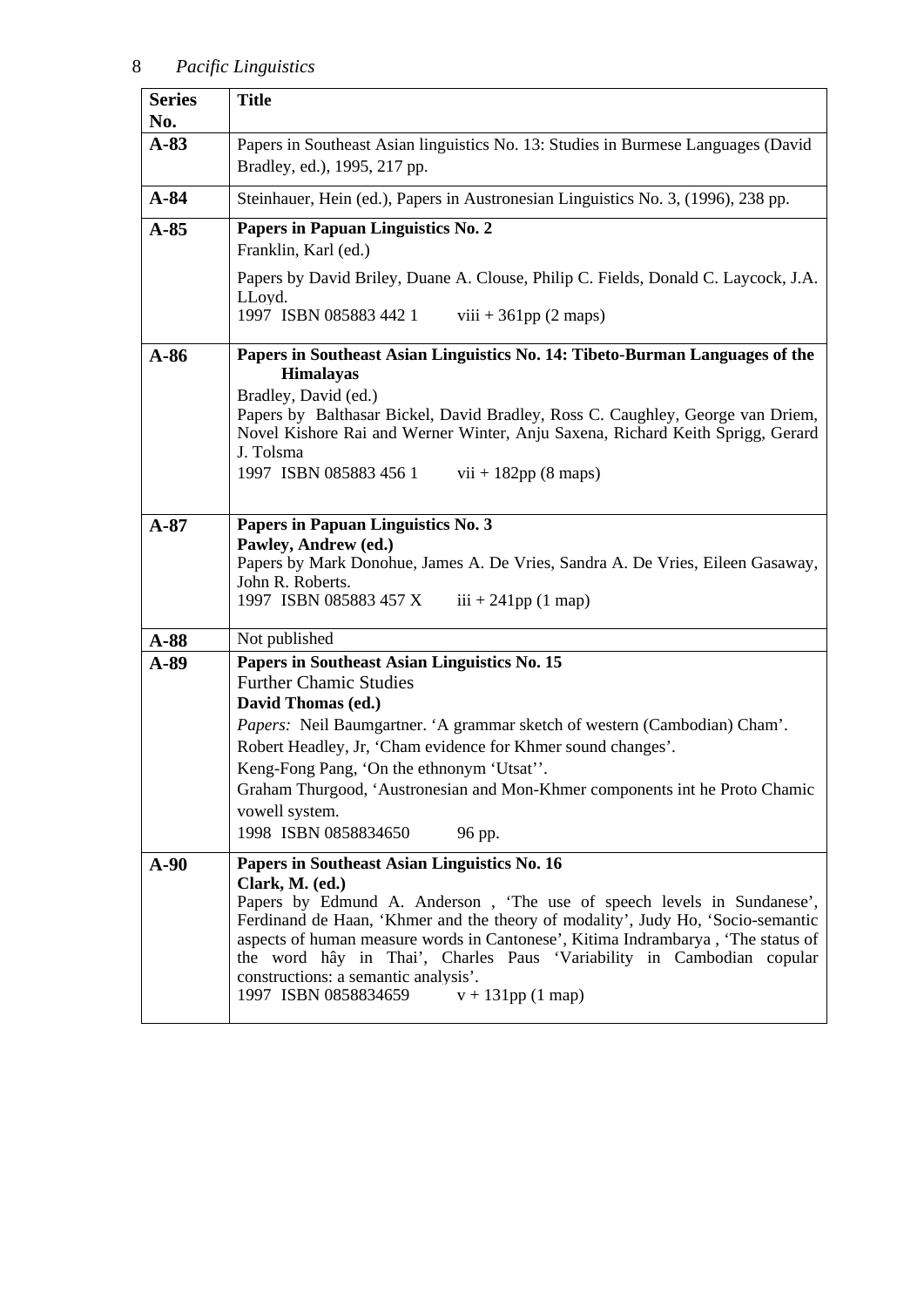| <b>Series</b><br>No. | <b>Title</b>                                                                                                                                                                                                                                                                                                                                                                                                                                                                                                                                                                                                |
|----------------------|-------------------------------------------------------------------------------------------------------------------------------------------------------------------------------------------------------------------------------------------------------------------------------------------------------------------------------------------------------------------------------------------------------------------------------------------------------------------------------------------------------------------------------------------------------------------------------------------------------------|
| $A-91$               | Papers in Pidgin and Creole Linguistics No. 5<br>Mühlhäusler, Peter (ed.)<br>This volume brings together lexicographic and sociolinguistic descriptions of some<br>of the less well-documented Pidgins, creoles and contact languages of the Pacific<br>region, adding many important details to current knowledge. Papers by:                                                                                                                                                                                                                                                                              |
|                      | Peter Mühlhäusler, 'Pidgins, creoles and post-contact Aboriginal languages in<br>Westrn Australia',<br>Robert Foster, Peter Mühlhäusler and Philip Clarke, "Give me back my name": the<br>"classification" of Aboriginal people in colonial South Australia',<br>Terry Crowley, 'The Bislama lexicon before the First World War: written<br>attestations',<br>Anders Källgård, 'A Pitkern word list',<br>Warren Shibbles, 'The phonetics of pidgin and creole: toward a standard IPA<br>transcription'.<br>1998 ISBN 085883 474 X v + 213pp (3 maps)                                                        |
| $A-92$               | Papers in Austronesian Linguistics No. 5<br>$-92$<br>Tryon, Darrell (ed.)<br>This volume brings together four papers on Oceanic Austronesian languages spoken<br>in Melanesia. Three are spoken in Papua New Guinea and one in Vanuatu.<br>Papers by:<br>David Lithgow, Muyuw: its relationship with its neighbours and the bilingualism of<br>its speakers<br>Robert Blust, A Lou vocabulary, with phonological notes;<br>Terry Crowley, A salvage sketch of Nāti (southwest Malakula, Vanuatu)<br>D.J. Bennett and R.J. Bennett, Awad Bing grammar essentials.<br>1998 ISBN 085883 450 2<br>$vii + 275pp$ |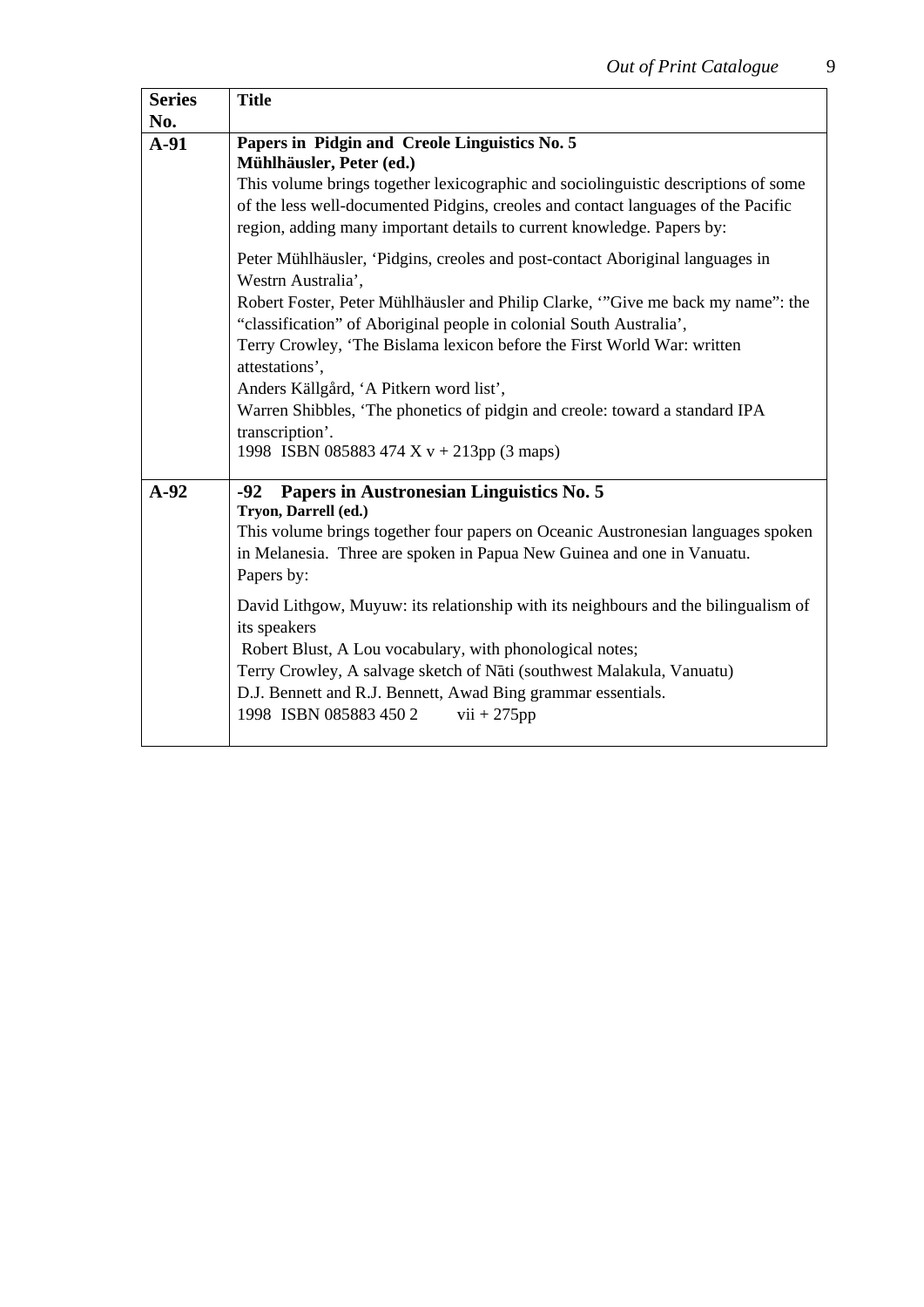## **Series B Monographs**

Publications of intermediate length.

| <b>Series</b><br>No. | <b>Title</b>                                                                                                                                                    |
|----------------------|-----------------------------------------------------------------------------------------------------------------------------------------------------------------|
| $B-1$                | Wurm, S.A. and J. Harris, Police Motu: An introduction to the trade language of<br>Papua (New Guinea) for anthropologists and other fieldworkers (1963), 87 pp. |
| $B-2$                | Wurm, S.A., Pholological diversification in Australian new Guinea highlands<br>languages (1964), 91 pp.                                                         |
| $B-3$                | Healey, Alan, Telefol phonology (1964), 62 pp.                                                                                                                  |
| $B-4$                | Healey, Phyllis M. Telefol noun phrases (1965), 54 pp.                                                                                                          |
| $B-5$                | Healey, Phyllis M. Levels and chaining in Telefol sentences 1966), 70 pp.                                                                                       |
| $B-6$                | Tryon, D.T., Nengone grammar (1967), 101 pp.                                                                                                                    |
| $B-7$                | Tryon, D.T., Dehu grammar (1968), 122 pp.                                                                                                                       |
| $B-8$                | Tryon, D.T., Iai grammar (1968), 137 pp.                                                                                                                        |
| $B-9$                | Dutton, T.E., The peopling of Central Papua: Some preliminary observations<br>(1969), 190 pp.                                                                   |
| $B-10$               | Franklin, K.J., The dialects of Kewa (1968), 76 pp.                                                                                                             |
| $B-11$               | Sommer, B.A., Kunjen phonology: Synchronic and diachronic (1969), 76 pp.                                                                                        |
| $B-12$               | Klokeid, Terry J., Thargari phonology and morphology (1969), 64 pp.                                                                                             |
| $B-13$               | Trefry, D., A comparative study of Kuman and Pawaian (1969), 99 pp.                                                                                             |
| $B-14$               | McElhanon, K.A., Selepet phonology (1970) 52 pp.                                                                                                                |
| $B-15$               | Tryon, D.T., An introduction of Maranungku (Northern Australia) (1970), 121 pp.                                                                                 |
| $B-16$               | McElhanon, K.A. and C.L. Voorhoeve, The Trans-New Guinea Phylum:<br>Explorations in deep-level genetic relationships (1970), 112 pp.                            |
| $B-17$               | Kuki, Hiroshi, Tuamotuan phonology (1970), 130 pp.                                                                                                              |
| $B-18$               | Young, R.A., The verb in Bena-bena: Its form and function (1971), 73 pp.                                                                                        |
| $B-19$               | Paton, W.F., Ambrym (Lonwolwol) grammar (1971), 139 pp.                                                                                                         |
| $B-20$               | Capell, A., Arosi grammar (1971), 94 pp.                                                                                                                        |
| $B-21$               | McElhanon, K.A., Selepet grammar: Part I, From root to phrase (1972), 122 pp.                                                                                   |
| $B-22$               | McElhanon, K.A., Towards a typology of the Finisterre-Huon languages, New<br>guinea (1973), 80 pp.                                                              |
| $B-23$               | Scott, Graham, Higher levels of Fore grammar (Robert E. Longacre ed.), (1973), 98<br>pp.                                                                        |
| $B-24$               | Dutton, T.E., A checklist of languages and present-day villages of central and<br>south-east mainland Papua (1972), 84 pp.                                      |
| $B-25$               | Laycock, D.C. Sepik languages – checklist and preliminary classification (1973),<br>134 pp.                                                                     |
| $B-26$               | Mühlhäusler, P. Pidginization and simplification of language (1974), 167 pp.                                                                                    |
| $B-27$               | Ramos, Teresita V., The case system of Tagalog verbs (1974), 178 pp.                                                                                            |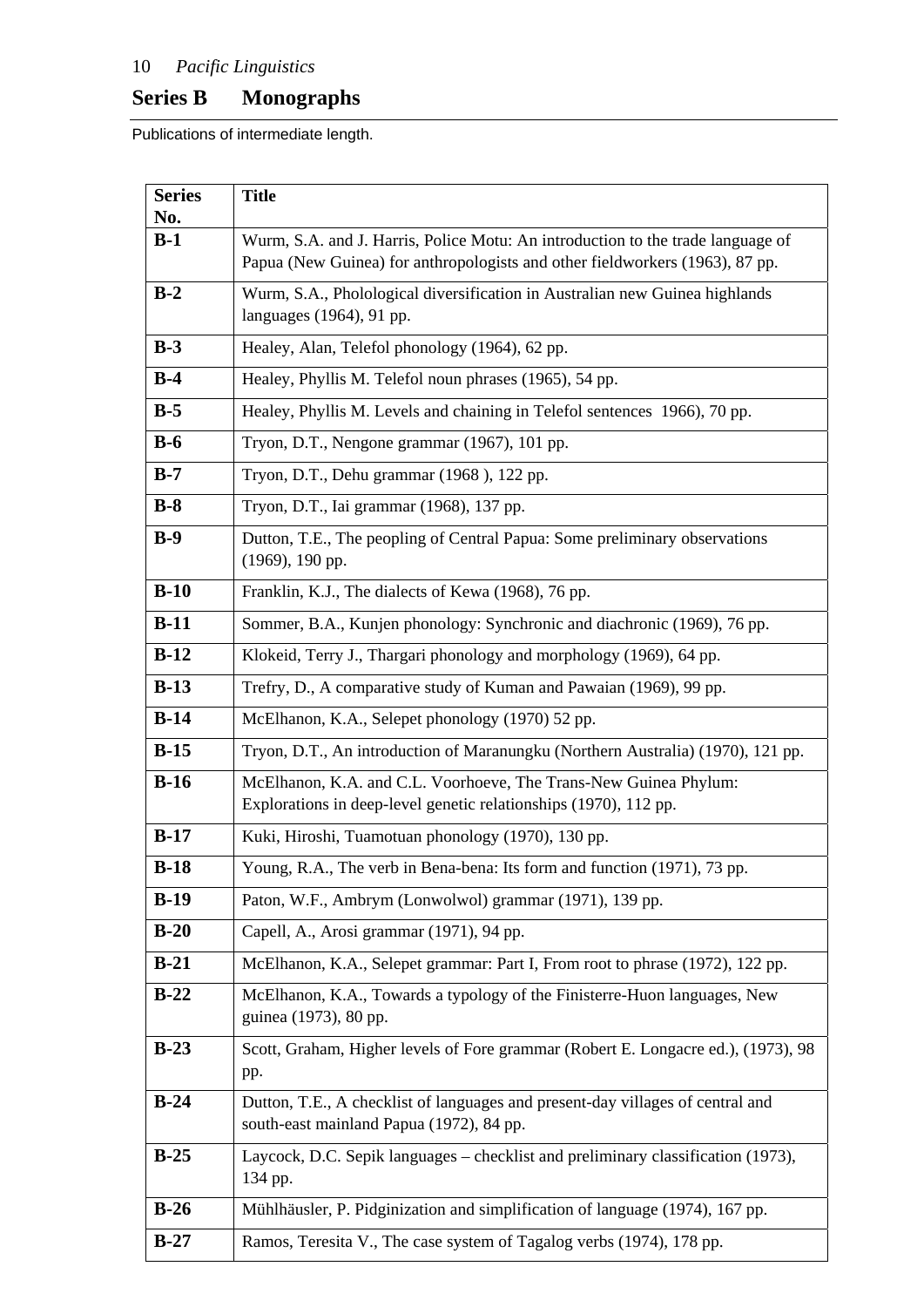| <b>Series</b> | <b>Title</b>                                                                                                                 |
|---------------|------------------------------------------------------------------------------------------------------------------------------|
| No.<br>$B-28$ |                                                                                                                              |
|               | West, Dorothy, wojokeso sentence, paragraph, and discourse analysis (Robert<br>Longacre, ed.), (1973), 191 pp.               |
| $B-29$        | Elbert, Samuel H., Puluwat grammar (1974), 142 pp.                                                                           |
| $B-30$        | Metcalf, C.D., Bardi verb morphology (northwestern Australia) (1975), 225 pp.                                                |
| $B-31$        | Voorhoeve, C.L., Languages of Irian Jaya: Checklist. Preliminary classificaiton,<br>language maps, wordlists (1975), 133 pp. |
| $B-32$        | Walton, Janice, Binongan Itneg sentences (1975), 74 pp.                                                                      |
| $B-33$        | Guy, J.B.M., A grammar of the northern dialect of Sakao (1974), 108 pp.                                                      |
| $B-34$        | Hope, Edward Reginald, The deep syntax of Lisu sentences: A tranformation case<br>grammar (1974), 192 pp.                    |
| $B-35$        | Irwin, Barry, Salt-Yui grammar (1974), 155 pp.                                                                               |
| $B-36$        | Phillips, Donald J., Wahgi phonology and morphology (1976), 175 pp.                                                          |
| $B-37$        | Nguyen Dang Liem, Cases, clauses and sentences in Vietnamese (1975), 94 pp.                                                  |
| $B-38$        | Sneddon, J.N, Tondano phonology and grammar (1975), 272 pp.                                                                  |
| $B-39$        | Lang, Adrianne, The semantics of classificatory verbs in Enga (and other Papua<br>New Guinea languages) (1975), pp. 246 pp.  |
| $B-40$        | Renck, G.L., A Grammar of Yagaria (1975), 248 pp.                                                                            |
| $B-41$        | Z'Graggen, John a., The languages of the Madang District, Papua New Guinea<br>$(1975)$ , 160 pp.                             |
| $B-42$        | Furby, E.S. and C.E. Furby, A preliminary analysis of Garawa phrases and cluases<br>$(1977)$ , 109 pp.                       |
| $B-43$        | Stokhof, W.A.L., Prelininary notes on the Alor and Pantar languages (East<br>Indonesia), (1975), 79 pp.                      |
| $B-44$        | Sayers, Barbara J., The sentence in Wik-Munkan: A description of propositional<br>relationships (1976), 202 pp.              |
| $B-45$        | Birk, D.B.W., The MalakMalak language, Daly River (Western Arnhem Land)<br>$(1976)$ , 191 pp.                                |
| $B-46$        | Glissmeyer, Gloria, A tagmemic analysis of Hawaii English clauses (1976), 157 pp.                                            |
| $B-47$        | Scott, Graham, The Fore language of Papua New Guinea (1978), 225 pp.                                                         |
| $B-48$        | Clark, Marybeth, Coverbs and case in Vietnamese (1978), 226 pp.                                                              |
| $B-49$        | Filbeck, David, T'in: A historical study (1978), 117 pp.                                                                     |
| $B-50$        | Smith, Kenneth D., Sedang grammar: Phonological and syntactic structure (1979),<br>210 pp.                                   |
| $B-51$        | Wells, Margaret, Siroi grammar (1979), 225 pp.                                                                               |
| $B-52$        | Kilham, Christine A., Thematic organization of Wik-Munkan discourse (1977), 299<br>pp.                                       |
| $B-53$        | Vesalainen, Olavi and Marja, Clause Patterns in Lhomi (1980), 107 pp.                                                        |
| $B-54$        | Sneddon, J.N, Proto-Minahasan: Phonology, morphology and wordlist (1978), 214<br>pp.                                         |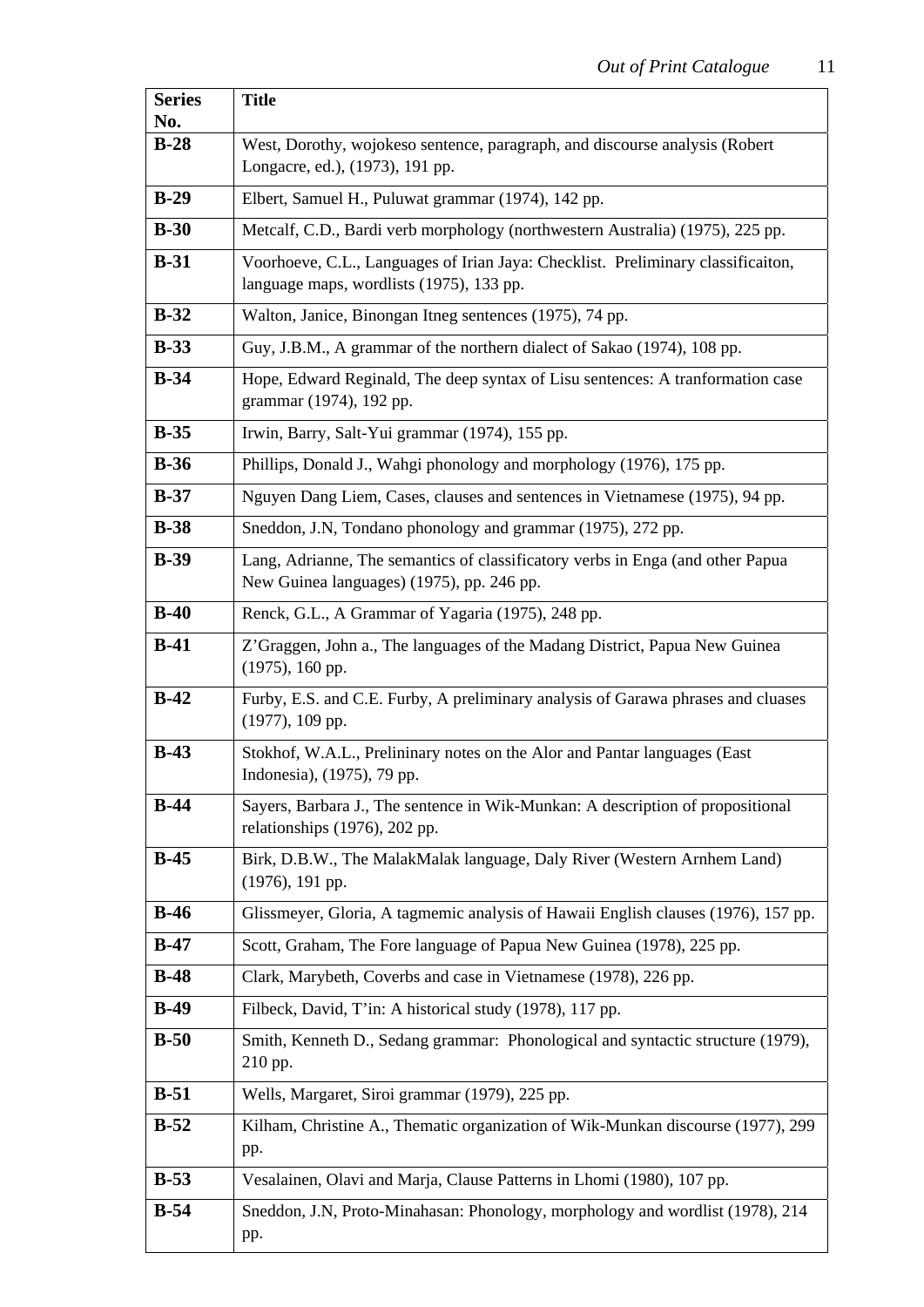| <b>Series</b><br>No. | <b>Title</b>                                                                                                                  |
|----------------------|-------------------------------------------------------------------------------------------------------------------------------|
| $B-55$               | Lynch, John, A grammar of Lenakel (1978), 143 pp.                                                                             |
| $B-56$               | Ross, Malcolm with John Naut Apollo, A Waskia grammar sketch and vocabulary<br>$(1978)$ , 124 pp.                             |
| $B-57$               | Black, Barry J, A Kalkatungu grammar (1979), 210 pp.                                                                          |
| $B-58$               | Beaumont, Clive H., The Tigak language of New Ireland (1979), 174 pp.                                                         |
| $B-59$               | Stokhof, W.A.L., Whiskier II: Phonemics (1979), 199 pp.                                                                       |
| $B-60$               | Fox, G.J. Big Nambas grammar (1979), 152 pp.                                                                                  |
| $B-61$               | Hawkins, Emily A., Hawaiian sentence structures (1979), 114 pp.                                                               |
| $B-62$               | Heath, Jeffrey, Basic materials in Ritharngu: Grammar, texts and dictionary (1980),<br>258 pp.                                |
| $B-63$               | Luzares, Casilda Edrial, The morphology of selected Cebauano verbs: A case<br>analysis (1979), 220 pp.                        |
| $B-64$               | Voorhoeve, C.L., The Asmat languages of Irian Jaya (1980), 187 pp.                                                            |
| $B-65$               | McDonald, M. and S.A. Wurm, Basic materials in Wankumara (Galali): Grammar,<br>sentences and vocabulary (1979), 120 pp.       |
| $B-66$               | Woodford, Ellen B., Aspects of Tok Pisin grammar (1979), 123 pp.                                                              |
| $B-67$               | Hercus, L.A., The Bagandji language (1982), 347 pp.                                                                           |
| $B-68$               | Davies, H.J., Kobon phonology (1980), 85 pp.                                                                                  |
| $B-69$               | Soberano, Ros, The dialects of Marinduque Tagalog (1980), 244 pp.                                                             |
| $B-70$               | Johnston, Raymond Leslie, Nakanai of New Britain: The grammar of an Oceanic<br>language (1980), 323 pp.                       |
| $B-71$               | Chan Yap, Gloria, Hokkien Chinese borrowings in Tagalog (1980), 163 pp.                                                       |
| $B-72$               | Heath, Jeffrey, Basic materials in Warndarang: Grammar, texts and dictionary<br>$(1980)$ , 186 pp.                            |
| $B-73$               | Mosel, Ulrike, Tolai and Tok Pisin: The influence of the substratum on the<br>develoment of New Guinea Pidgin (1980), 154 pp. |
| $B-74$               | Williams, Corinne J, A grammar of Yuwaalaraay (1980), 208 pp.                                                                 |
| $B-75$               | Guy, J.B.M., Experimental glottochronology: Basic methods and results (1980), 224<br>pp.                                      |
| $B-76$               | Percival, W.K., A grammar of the urbanised Toba-Batak of Medan (1981), 131 pp.                                                |
| $B-77$               | Hercus, L.A., Victorian languages: A late survey (1986), 332 pp.                                                              |
| $B-78$               | Tsunoda, Tasaku, The Djaru Language of Kimberley, Western Australia (1988),<br>311 pp.                                        |
| $B-79$               | Guy, J.B.M., Glottochronology without cognate recognition (1981), 142 pp.                                                     |
| $B-80$               | Duranti, Alessandro, The Samoan fono: A sociolinguistic study (1981) 206 pp.                                                  |
| $B-81$               | Tchekhoff, Claude, Simple sentences in Tongan (1981), 99 pp.                                                                  |
| $B-82$               | Tipton, Ruth A., Nembi procedural and narrative discourse (1982), 92 pp.                                                      |
| $B-83$               | Thurston, William R., A comparative study in Anêm and Lusi (1982), 116 pp.                                                    |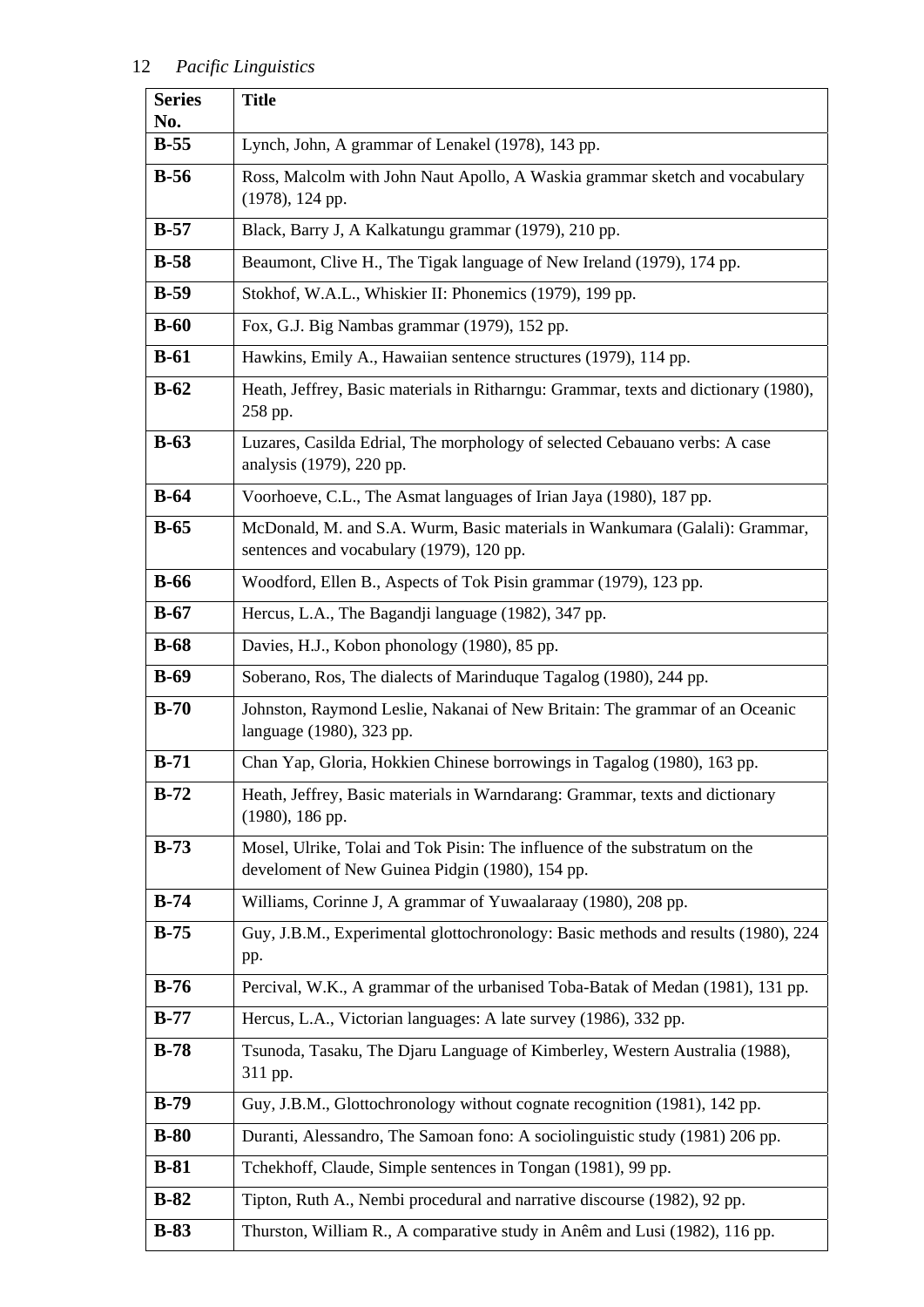| <b>Series</b><br>No. | <b>Title</b>                                                                                                                                                   |
|----------------------|----------------------------------------------------------------------------------------------------------------------------------------------------------------|
| $B-84$               | Caughley, Ross Charles, The syntax and morphology of the verb in Chepang                                                                                       |
|                      | (1982), 285 pp.                                                                                                                                                |
| $B-85$               | Wilson, William H., Proto-Polynesian possessive marking (1982), 152 pp.                                                                                        |
| $B-86$               | Rumsey, Alan, An intra-sentence grammar of Ungarinjin, north-western Australia<br>$(1982)$ , 191 pp.                                                           |
| $B-87$               | Crowley, Terry, The Paamese language of Vanuatu (1982), 280 pp.                                                                                                |
| $B-88$               | Keesing, Rober M., Kwaio Grammar (1985), 306 pp.                                                                                                               |
| $B-89$               | Merlan, Francesca, Ngalakan grammar, texts and vocabulary (1983), 229 pp.                                                                                      |
| $B-90$               | Hartmann, John F., Linguistics and memory structures in Tai-Lue oral narratives<br>$(1984)$ , 239 pp.                                                          |
| $B-91$               | Sneddon, J.N., Proto-Sangiric and the Sangiric languages (1984), 146 pp.                                                                                       |
| $B-92$               | Mosel, Ulrike, Tolai syntax and its historical development (1984), 227 pp.                                                                                     |
| $B-93$               | Seiler, Walter, Imonda, a Papuan language (1985), 241 pp.                                                                                                      |
| $B-94$               | Feldman, Harry, A grammar of Awtuw (1986), 230 pp.                                                                                                             |
| $B-95$               | Baxter, Alan N., A Grammar of Kristang (Malacca Creole Portuguese), (1988), 254<br>pp.                                                                         |
| $B-96$               | Fagan, Joel L., A grammatical analysis of Mono-Alu (Bougainville Straits,<br>Solomon Islands) (1986), 165 pp.                                                  |
| $B-97$               | Hurlbut, Hope M., Verb Morphology in Eastern Kadazan (1988), 151 pp.                                                                                           |
| $B-98$               | Brown, H.A., Three Elema myths, records in Toaripi: Translated and annotated by<br>H.A. Brown (1988), 254 pp.                                                  |
| $B-99$               | Thurston, W.R., Processes of change in the languages of North-western New Britain<br>$(1987)$ , 163 pp.                                                        |
| $B-100$              | Louwerse J., The Morphosyntax of Una in relation to discourse structure (1988),<br>220 pp.                                                                     |
| $B-101$              | Adams, Karen Lee, Systems of numeral classification in the Mon-Khmer,<br>Nicobarese and Aslian subfamilies of Austroasiatic (1989), 232 pp.                    |
| $B-102$              | Ozaki, Akito, Requests for clarification in conversation between Japanese and non-<br>Japanese (1989), 215 pp.                                                 |
| $B-103$              | Troy, Jakelin, Australian Aboriginal contact with the English language in New<br>South Wales: 1788 to 1845 (1990), 168 pp.                                     |
| $B-104$              | Goulden, R.J., The Melanesian content in Tok Pisin (1990), 206 pp.                                                                                             |
| $B-105$              | Breen, Gavan, Salvage studies of a number of extinct Aboriginal languages of<br>Western Queensland (1990), 177 pp.                                             |
| $B-106$              | Theme, Result, and Contrast: A Study in Expository Discourse in Upper Tanudan<br>Kalinga (Philippines)<br>Brainard, Sherri<br>1991 ISBN 0858834057 ix + 203 pp |
| $B-107$              | Bowden, John, Behind the preposition: Grammaticalisation of locatives in Oceanic<br>languages (1992), 92 pp.                                                   |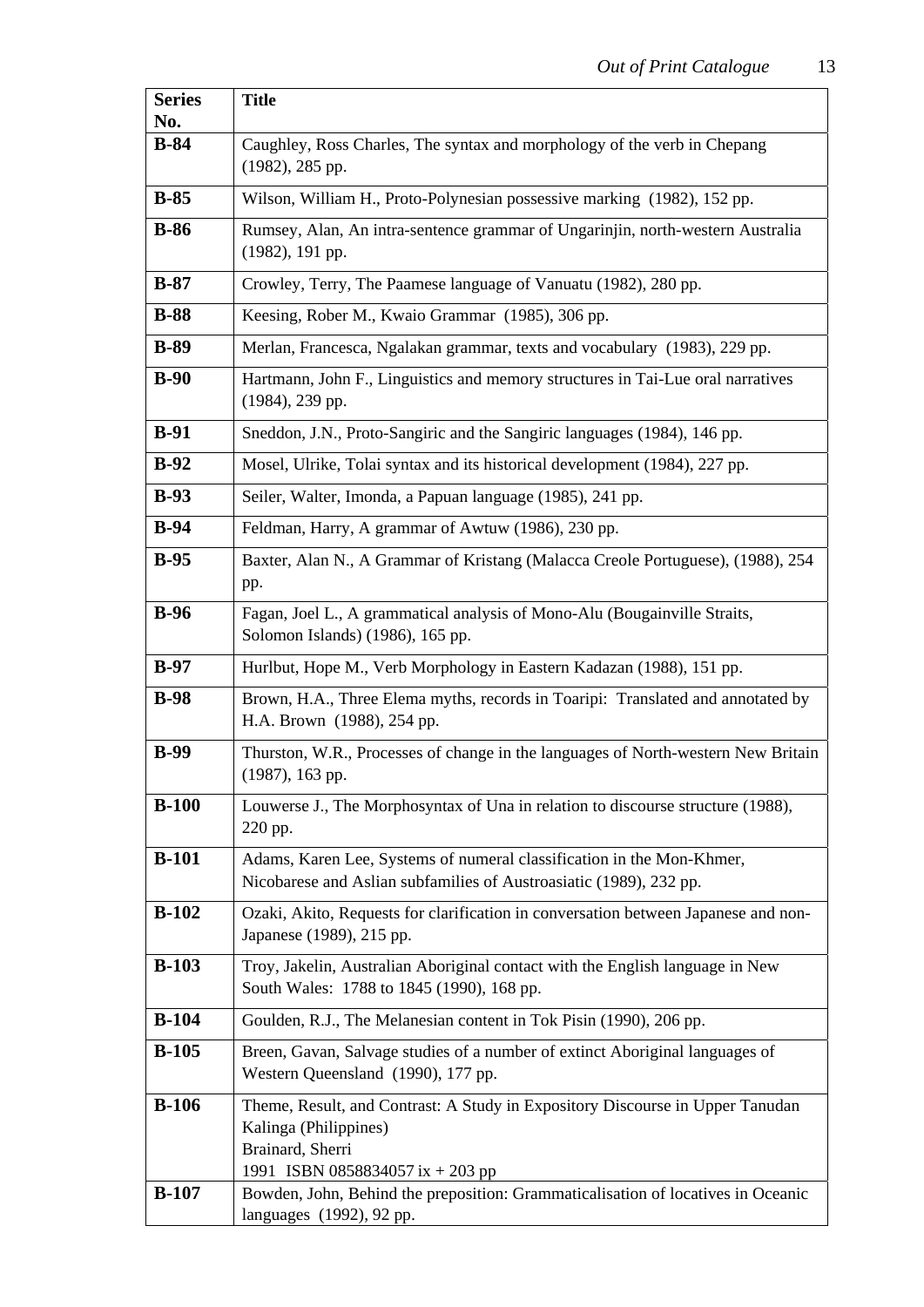ŕ

| <b>Series</b> | <b>Title</b>                                                                                        |
|---------------|-----------------------------------------------------------------------------------------------------|
| No.           |                                                                                                     |
| $B-108$       | Forms and functions in Kombai, an Awyu language of Irian Jaya                                       |
|               | de Vries, Lourens<br>Kombair is a Papuan language spoken in southern Irian Jaya, Indonesia. It is a |
|               | member of the Awyu-Ndumut language family, which in turn is a member of the                         |
|               | Trans-New Guinea Phylum.                                                                            |
|               | 1993 ISBN 0858834162 140 pp                                                                         |
|               |                                                                                                     |
| $B-109$       | Sele1ected Topics in the Grammar of Limos Kalinga, The Philippines                                  |
|               | Ferreirinho, Naomi                                                                                  |
|               | 1993 ISBN 0858834197 vii + 125 pp                                                                   |
|               |                                                                                                     |
| $B-110$       | The Phonology of Karao, The Philippines                                                             |
|               | Brainard, Sherri                                                                                    |
|               | 1994 ISBN 0858834200 vi + 259pp (1 map)                                                             |
| $B-111$       | The Verb Morphology of Mori, Sulawesi                                                               |
|               | Barsel, Linda A.                                                                                    |
|               | 1994 ISBN 0858834219 $x + 139$ pp                                                                   |
| $B-112$       |                                                                                                     |
|               | Henderson, James, Phonology and grammar of Yele, Papua New Guinea (1995),<br>117 pp.                |
| $B-113$       | Corston, S.H., Ergativity in Roviana, Solomon Islands (1996), 90 pp.                                |
| $B-114$       | Sino-Tibetan numeral systems: Prefixes, protoforms and problems                                     |
|               | Matisoff, James A.                                                                                  |
|               | This monograph treats the phonological shapes, historical origins and semantic                      |
|               | organisation of the numeral systems of dozens of Sino-Tibetan languages, and                        |
|               | presents many newly reconstructed roots. Special attention is paid to the use of                    |
|               | prefixes, the interinfluence of adjacent numerals, and language contact phenomena.                  |
|               | 1997 ISBN 0858834642 xi + 136pp                                                                     |
| $B-115$       | A Description of Abun: A West Papuan Language of Irian Jaya                                         |
|               | Berry, Keith and Christine Berry                                                                    |
|               | The Abun language is spoken in Irian Jaya, Indonesia, in the northern area of the                   |
|               | Bird's Head Peninsula. There are approximately three thousand speakers who live                     |
|               | in eighteen villages.                                                                               |
|               | 1999 ISBN 0858834820 xii + 236 pp                                                                   |
|               |                                                                                                     |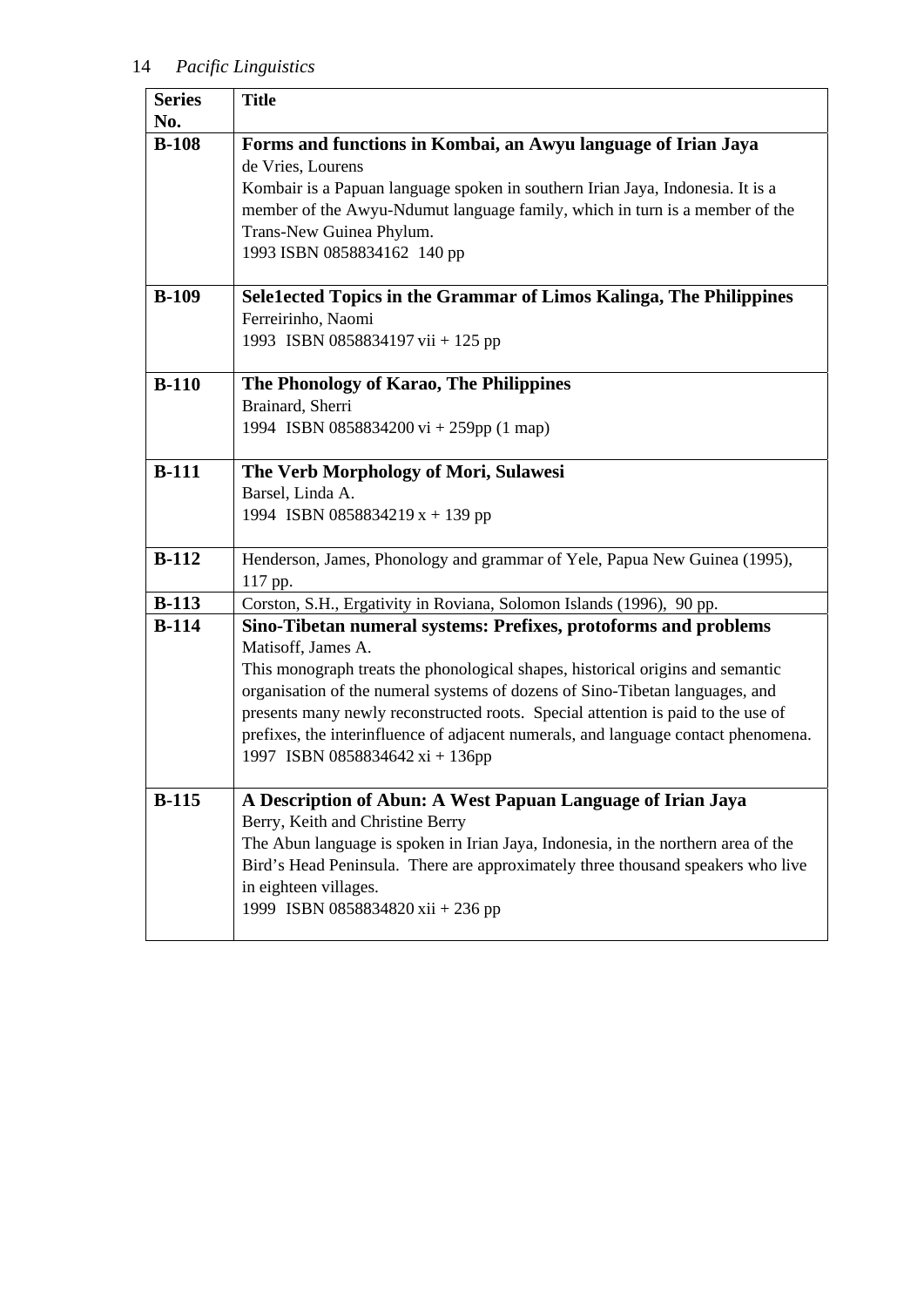Publications of greater length, especially reference books such as grammars and dictionaries.

| <b>Series</b> | <b>Title</b>                                                                                                                                                          |
|---------------|-----------------------------------------------------------------------------------------------------------------------------------------------------------------------|
| No.<br>$C-1$  |                                                                                                                                                                       |
|               | Laycock, D.C., The NDU language family (Sepik District, New Guinea) (1965),<br>236 pp                                                                                 |
| $C-2$         | Grace, George W., Canala dictionary (New Caledonia) (1975), 137 pp.                                                                                                   |
| $C-3$         | Nguyen Dang Liem, English grammar: A combined tagmemic and transformational<br>approach. (A contrastive analysis of English and Vietnamese, Vol 1) (1966), 221<br>pp. |
| $C-4$         | Nguyen Dang Liem, English grammar: A combined tagmemic and transformational<br>approach. (A contrastive analysis of English and Vietnamese, Vol 2) (1969), 255<br>pp. |
| $C-5$         | Nguyen Dang Liem, English grammar: A combined tagmemic and transformational<br>approach. (A contrastive analysis of English and Vietnamese, Vol 3) (1967), 166<br>pp. |
| $C-6$         | Tryon, Darrell T., Dehu-English dictionary (1967), 142 pp.                                                                                                            |
| $C-7$         | Tryon, Darrell T., English-Dehu dictionary (1967), 165 pp.                                                                                                            |
| $C-8$         | Nguyen Dang Liem, A contrastive phonological analysis of English and<br>Vietnamete. (A contrastive analysis of English and Vietnamese, Vol 4) (1970), 221<br>pp.      |
| $C-9$         | Tryon, D.T. and M.-J. Dubois, Nengone dictionary. Part I: Nengone-English<br>$(1969)$ , 452 pp.                                                                       |
| $C-10$        | Oates, W. and Oates, L., Kapau pedagogical grammar (1968), 183 pp.                                                                                                    |
| $C-11$        | Fox, C.E., Arosi-English dictionary (1970), 410 pp.                                                                                                                   |
| $C-12$        | Grace, George W., Grand Couli dictionary (New Caledonia) (1976), 120 pp.                                                                                              |
| $C-13$        | Wurm, S.A. and Laycock D.C. (eds), Pacific linguistic studies in honour of Arthur<br>Capell (1970), 1303 pp.                                                          |
| $C-14$        | Gerts, P., 'Are' are dictionary (1970), 191 pp.                                                                                                                       |
| $C-15$        | McElhanon, K. and McElhanon, N., Selepet-English dictionary (1970), 165 pp.                                                                                           |
| $C-16$        | Franklin, K., A grammar of Kewa, New Guinea (1971), 147 pp.                                                                                                           |
| $C-17$        | Parker, G.J., Southeast Ambrym dictionary (1971), 73 pp.                                                                                                              |
| $C-18$        | Prentice, D.J., The Murut languages of Sabah (1971), 322 pp.                                                                                                          |
| $C-19$        | Z' graggen, J.A., Classificatory and typpological studies in languages of the Madang<br>District (1971), 187 pp.                                                      |
| $C-20$        | Lang, Adrianne, Enga dictionary, with English index (1973), 280 pp.                                                                                                   |
| $C-21$        | Paton, W.F., Ambrym (Lonwolwol) dictionary (1973), 346 pp.                                                                                                            |
| $C-22$        | Longacre, Robert E. (ed.), Philippine discourse and paragraph studies in memory of<br>Betty McLachlin (1971), 381 pp.                                                 |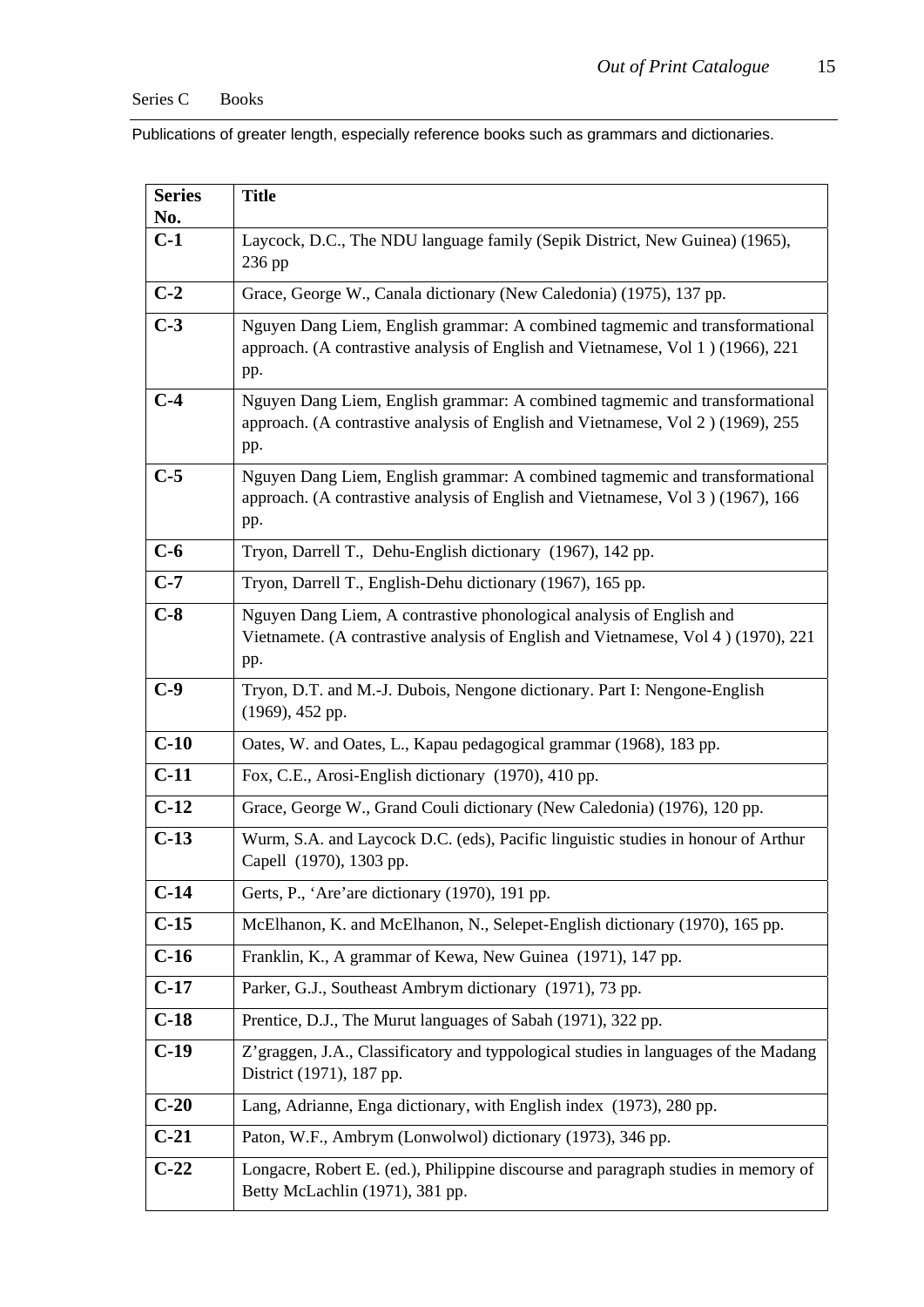| <b>Series</b><br>No. | <b>Title</b>                                                                                                                                                                                                                                                                            |
|----------------------|-----------------------------------------------------------------------------------------------------------------------------------------------------------------------------------------------------------------------------------------------------------------------------------------|
| $C-23$               | Tryon, D.T. and M.-J. Dubois, Nengone dictionary. Part II: English-Nengone<br>$(1971)$ , 205 pp.                                                                                                                                                                                        |
| $C-24$               | Elbert, Samuel H., Puluwat dictionary (1972), 410 pp.                                                                                                                                                                                                                                   |
| $C-25$               | Fox, Charles E., Lau dictionary, with English index (1974), 266 pp.                                                                                                                                                                                                                     |
| $C-26$               | Franklin, Karl (ed.), The linguistic situation in the Gulf Distruct and adjacent areas,<br>Papua New Guinea (1973), 607 pp.                                                                                                                                                             |
| $C-27$               | Sohn, Ho-min and Bender, B.W., A Ulithian grammar (1973), 413 pp.                                                                                                                                                                                                                       |
| $C-28$               | Headland, Thomas N. and Headland, Janet D., A Dumagat (Casiguran)-English<br>dictionary $(1974)$ , 295 pp                                                                                                                                                                               |
| $C-29$               | Dutton, T.E. (ed.), Sutdies in languages of Central and South-East Papua (1975),<br>852 pp.                                                                                                                                                                                             |
| $C-30$               | Loving, Richard and Loving, Aretta, Awa dictionary (1975), 248 pp.                                                                                                                                                                                                                      |
| $C-31$               | Nguyen Dang Liem (ed.), Southeast Asian linguistic studies, Vol. 1 (1974), 220 pp.                                                                                                                                                                                                      |
| $C-32$               | Tryon, D.T., Daly Family languages, Australia (1974), 322 pp.                                                                                                                                                                                                                           |
| $C-33$               | Wurm, S.A. and Wilson, B., English Finderlist of Reconstructions in Austronesian<br>Languages (Post-Bandstetter) (1983 edn), 278 pp.                                                                                                                                                    |
| $C-34$               | Guy, J.B.M., Handbook of Bichelamar – Manuel de Bichelamar (1974), 259 pp.                                                                                                                                                                                                              |
| $C-35$               | Keesing, R.M., Kwaio dictionary (1975), 331 pp.                                                                                                                                                                                                                                         |
| $C-36$               | Reid, Lawrence A., Bontok-English dictionary (1976), 523 pp.                                                                                                                                                                                                                            |
| $C-37$               | Renck, G.L, Yagaria dictionary, with English index (1977), 356 pp.                                                                                                                                                                                                                      |
| $C-38$               | Wurm, A.S. (ed.), New Guinea area languages and language study, Vol. 1, Papuan<br>languages and the New Guinea linguistic scene (1975), 1084 pp. Articles by: A.<br>Capell, T. Dutton, K. Franklin, H. Kerr, D. Laycock, K. McElhanon, E. Todd, C.<br>Voorhoeve, S. Wurm, J. Z'graggen. |
| $C-39$               | Wurm, A.S. (ed.), New Guinea area languages and language study, Vol. 2,<br>Austronesian languages (1976), 771 pp.                                                                                                                                                                       |
| $C-40$               | Wurm, A.S. (ed.), New Guinea area languages and language study, Vol. 3,<br>Language, culture, society, and the modern world (1977), 1499 pp.                                                                                                                                            |
| $C-41$               | Flierl, W. and Strauss, H. (eds), Kâte dictionary (1977), 534 pp.                                                                                                                                                                                                                       |
| $C-42$               | Nguyen Dang Liem (ed.), Southeast Asian linguistic studies, Vol. 2 (1976), 266 pp.                                                                                                                                                                                                      |
| $C-43$               | Smalley, William A (ed.), Phonemes and orthography: Language planning in ten<br>minority languages of Thailand (1976), 360 pp.                                                                                                                                                          |
| $C-44$               | Zorc, David Paul, The Bisayan dialects of the Philippines: Subgrouping and<br>reconstruction (1977), 351 pp.                                                                                                                                                                            |
| $C-45$               | Nguyen Dang Liem (ed.), Southeast Asian linguistic studies, Vol. 3 (1979), 335 pp.                                                                                                                                                                                                      |
| $C-46$               | Healey, Phyllis and Healey, Alan, Telefold dictionary (1977), 387 pp.                                                                                                                                                                                                                   |
| $C-47$               | Perex, A.Q. Santiago, A.O. and Nguyen Dang Liem (eds), Papers from the<br>Conference on the Standardisation of Asian Languages, Manila, Philippines,<br>December 16-21, 1974 (1978), 395 pp. Articles by:                                                                               |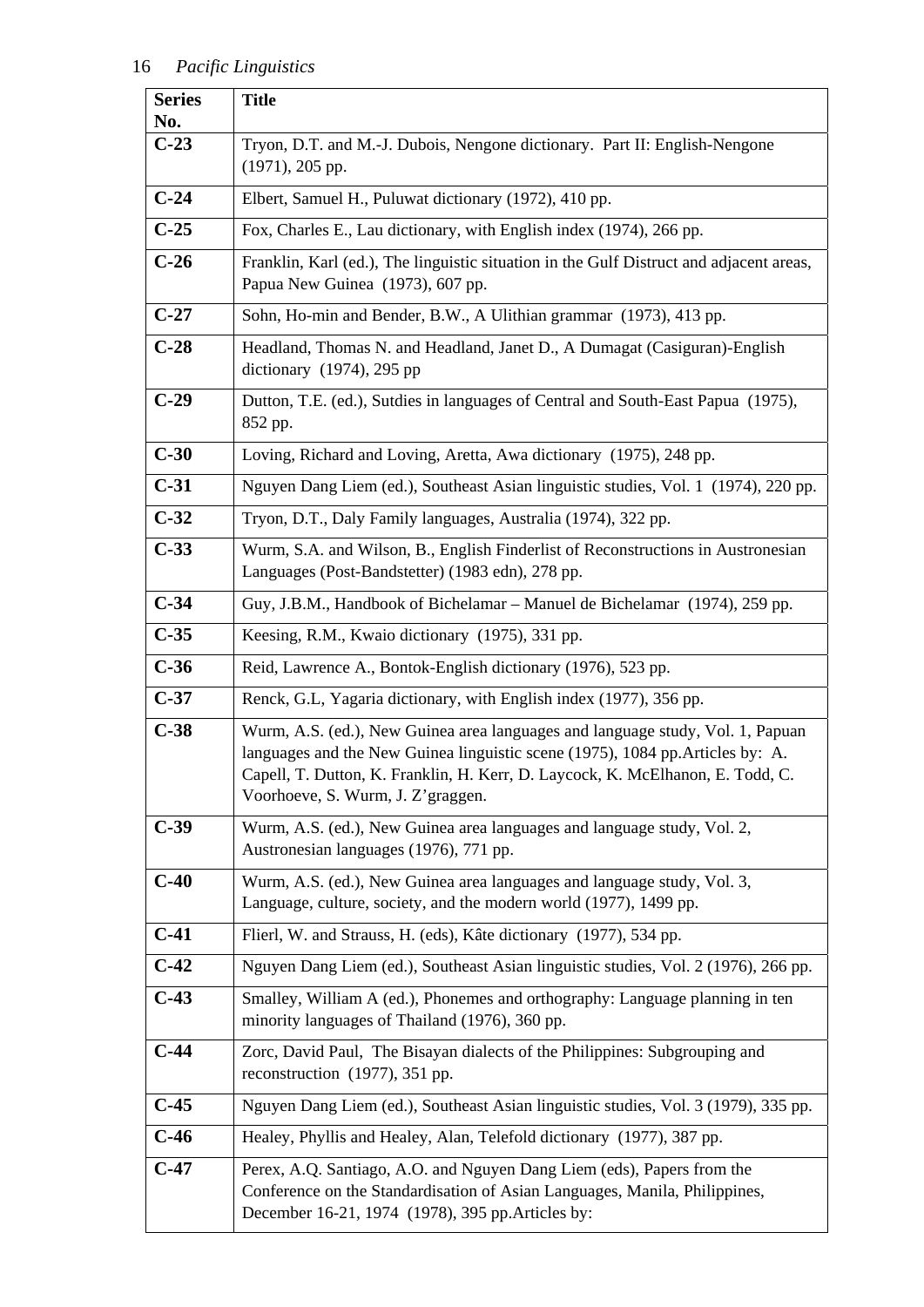| <b>Series</b>           | <b>Title</b>                                                                                                                                                               |
|-------------------------|----------------------------------------------------------------------------------------------------------------------------------------------------------------------------|
| No.<br>$C-48$           | Gonzalez, Andrew, Pampangan: towards a meaning-based descritopn (1981), 415                                                                                                |
|                         | pp.                                                                                                                                                                        |
| $C-49$                  | Nguyen Dang Liem (ed.), Southeast Asian linguistic studies, Vol. 4 (1979), 440 pp.                                                                                         |
| $C-50$                  | Tryon, D.T, New Hebrides languages: An internal classification (1976), 550 pp.                                                                                             |
| $C-51$                  | Gover, Warren, W., Glover, Jessie R. and Gurung, Deu Bahadur, Gurung-Nepali-<br>English dictionary, with English-Gurung and Nepali-Guirung indexes (1977), 329<br>pp.      |
| $C-52$                  | Mühlhäusler, Peter, Growth and structure of the lexicon of New Guinea Pidgin<br>(1979), 518 pp.                                                                            |
| $C-53$                  | Franklin, Karl J. and Franklin, Joice, assisted by Yapua Kirapeasi, A Kewa<br>dictionary, with supplementary grammatical and anthropological materails (1978),<br>525 pp.  |
| $C-54$                  | Wurm, S.A. (ed.), Australian linguistic studies (1979), 770 pp.                                                                                                            |
| $C-55$                  | Lynch, John, Lenakel dictionary (1977), 177 pp.                                                                                                                            |
| $C-56$                  | Capell, A., Futuna-Aniwa dictionary with grammatical introduction (1985), 258 pp.                                                                                          |
| $C-57$                  | Fox, C, Arosi Dictionary (1978), 602 pp.                                                                                                                                   |
| $C-58$                  | Tharp, J.A. and Y-Bham Buon-Ya, A Rhade-English dictionary, with English-<br>Rhade finderlist (1980), 280 pp.                                                              |
| $C-59$                  | Bautista, Maria Lourdes S., The Filipino bilingual's competence: A model based on<br>an analysis of Tagalog-English code switching (1980), 392 pp.                         |
| $C-60$                  | Heath, Jeffrey, Basic materials in Mara: Grammar, texts and dictionary (1981), 534<br>pp.                                                                                  |
| $C-61$                  | Wurm, S.A., and Carrington, Lois (eds), Second International Conference on<br>Austronesian Linguistics: Proceedings (1978), 1523 pp. Fascicle Two: Eastern<br>Austronesian |
| $C-62$                  | Scott, Graham, Fore dictionary (1980) 256 pp.                                                                                                                              |
| $C-63$                  | Bromley, H. Myron, A grammar of Lower Grand Valley Dani (1981), 438 pp.                                                                                                    |
| $C-64$                  | Coppell, W.G., Austronesian and other languages of the Pacific and South-East<br>Asia: An annotated catalogue of theses and dissertations (1981), 534 pp.                  |
| $C-65$                  | <b>A Nanumea lexicon</b><br>P. Ranby<br>1980 ISBN 0858832275 256 pp                                                                                                        |
| $C-66$<br>and<br>$C-67$ | Language Maps NOT AVAILABLE<br>Wurm, S. A. and Shiro Hattôri, 1981 Language Atlas of the Pacific area. Pacific<br>Linguistics. Canberra.                                   |
| $C-68$                  | Streicher, J.-F., Jabêm-English dictionary (1982), 686 pp.                                                                                                                 |
| $C-69$                  | Capell, A. and Coate, H.H.J., Comparative studies in Northern Kimberley languages<br>(1984), 277 pp.                                                                       |
| $C-70$                  | Wurm, S.A. and Mühlhäusler, P. (eds), Handbook of Tok Pisin (New Guinea)<br>Pidgin) (1985), 729 pp.                                                                        |
| $C-71$                  | Wordick, F.J.F., the Yindjibarndi language (1982), 403 pp.                                                                                                                 |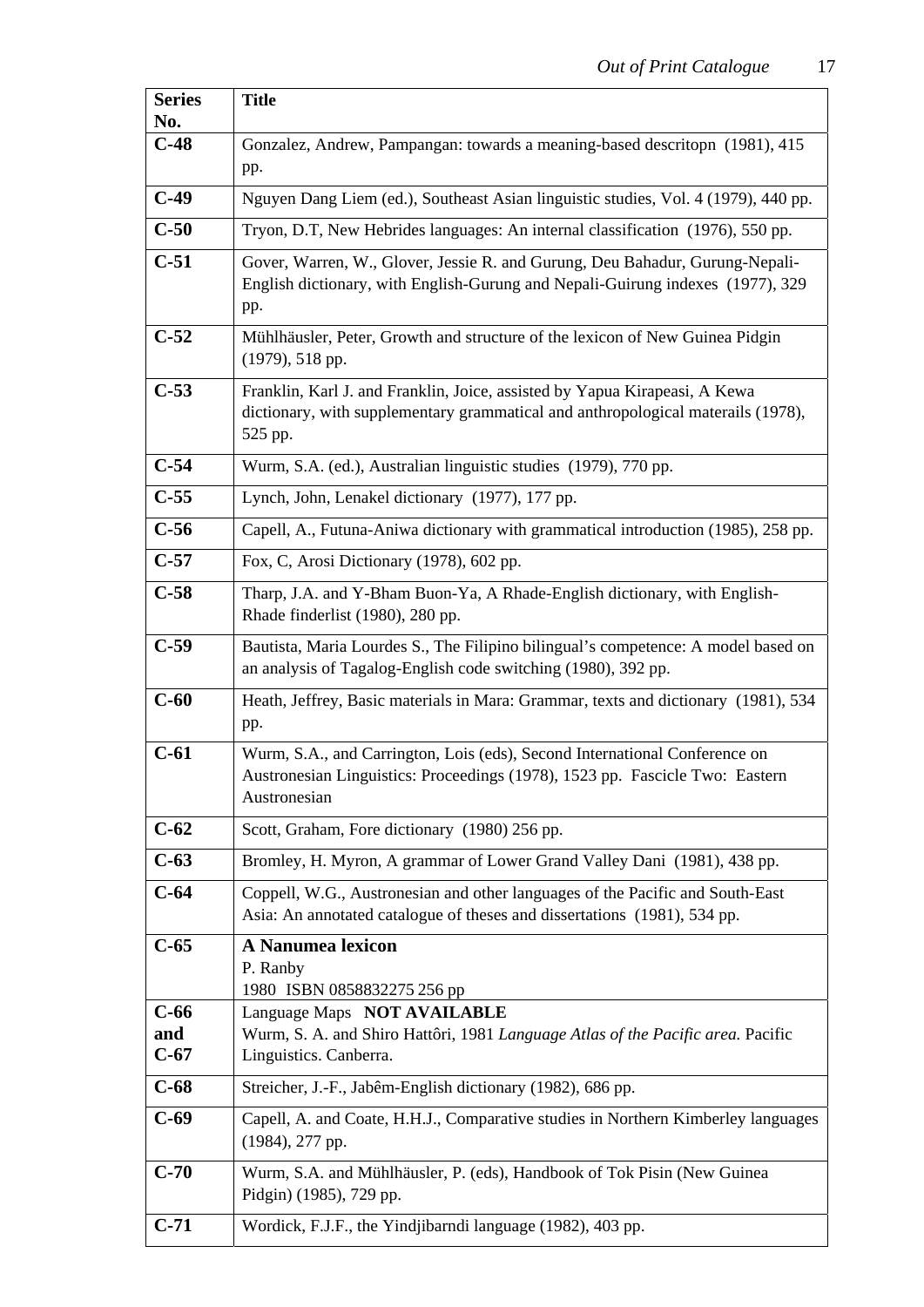| <b>Series</b><br>No. | <b>Title</b>                                                                                                                                                                                                                                                                                           |
|----------------------|--------------------------------------------------------------------------------------------------------------------------------------------------------------------------------------------------------------------------------------------------------------------------------------------------------|
| $C-72$               | Tryon, D.T. and Hackman, B.D., Solomon Islands languages: An internal<br>classification (1982), 498 pp.                                                                                                                                                                                                |
| $C-73$               | Ferrell, Raleigh, Paiwan dictionary (1982), 513 pp.                                                                                                                                                                                                                                                    |
| $C-74$               | Halim, Amran, Carrington, Lois and Wurm, S.A. (eds), Ppaers form the Third<br>Internatinal Conference on Austronesian Linguistics, Vol. 1: Currents in Oceanic<br>(1982), 320 pp. Articles by:                                                                                                         |
| $C-75$               | Halim, Amran, Carrington, Lois and Wurm, S.A. (eds), Papers form the Third<br>Internatinal Conference on Austronesian Linguistics, Vol. 2: Tracking the travellers<br>$(1982)$ , 337 pp.                                                                                                               |
| $C-76$               | Halim, Amran, Carrington, Lois and Wurm, S.A. (eds), Ppaers form the Third<br>Internatinal Conference on Austronesian Linguistics, Vol. 3: Accent on variety<br>(1982), 330 pp. Articles by:                                                                                                           |
| $C-77$               | Halim, Amran, Carrington, Lois and Wurm, S.A. (eds), Ppaers form the Third<br>Internatinal Conference on Austronesian Linguistics, Vol. 4: Thematic variation<br>$(1983)$ , 423 pp.                                                                                                                    |
| $C-78$               | <b>Languages of Sabah: A Survey Report</b><br>King, Julie K. and John Wayne King, eds                                                                                                                                                                                                                  |
|                      | $(1984)$ , 365 pp.                                                                                                                                                                                                                                                                                     |
| $C-79$               | Lynch, John (ed.), Studies in the languages of Erromango (1983), 229 pp.                                                                                                                                                                                                                               |
| $C-80$               | Bender, Byron W. (ed.), Studies in Micronesian linguistics (1984), 527 pp. Articles<br>by:                                                                                                                                                                                                             |
| $C-81$               | Bruce, Les, The Alamblak language of Papua New Guinea (East Sepik) (1984),<br>367 pp.                                                                                                                                                                                                                  |
| $C-82$               | A Baruya-Tok Pisin-English Dictionary<br>Lloyd, J. A.                                                                                                                                                                                                                                                  |
|                      | 1992 ISBN 085883 4030<br>$x + 685$ pp (1 map).                                                                                                                                                                                                                                                         |
| $C-83$               | Morris, Cliff, Tetun-English dictinary (1984), 214 pp.                                                                                                                                                                                                                                                 |
| $C-84$               | Brown, Herbert A., A comparative dictionary of Orokolo, Gulk of Papua (1986),<br>275 pp.                                                                                                                                                                                                               |
| $C-85$               | Chen, Teresa M., Verbal constructions and verbal classification in Nataoran-Amis<br>$(1967), 300$ pp.                                                                                                                                                                                                  |
| $C-86$               | Rensch, Karl H., Tikisionalio fakauvea-fakafalani - Dictionnaire wallisien-français<br>$(1984)$ , 453 pp.                                                                                                                                                                                              |
| $C-87$               | Thurgood, Graham, Matisoff, James A and Bradley, David (eds), with the<br>assistance of Grace Shiang-Juin Lin and Keith Record, Linguistics of the Sino-<br>Tibetan area: The state of the art. Papers presented to Paul K. Benedict for his 71 <sup>st</sup><br>birthday (1985), 504 pp. Articles by: |
| $C-88$               | Pawley, Andrew and Carrington, Lois (eds), Austronesian linguistics at the 15 <sup>th</sup><br>Pacific Science Congress (1985), 362 pp. Articles by:                                                                                                                                                   |
| $C-89$               | Harris, J.W., Northern Territory pidgins and the origin of Kriol (1986), 426 pp.                                                                                                                                                                                                                       |
| $C-90$               | Rensch, Karl, H (ed.), Tikisionalio fakafutuna-fakafalani - Dictionnaire futunien-<br>français (1986), 338 pp.                                                                                                                                                                                         |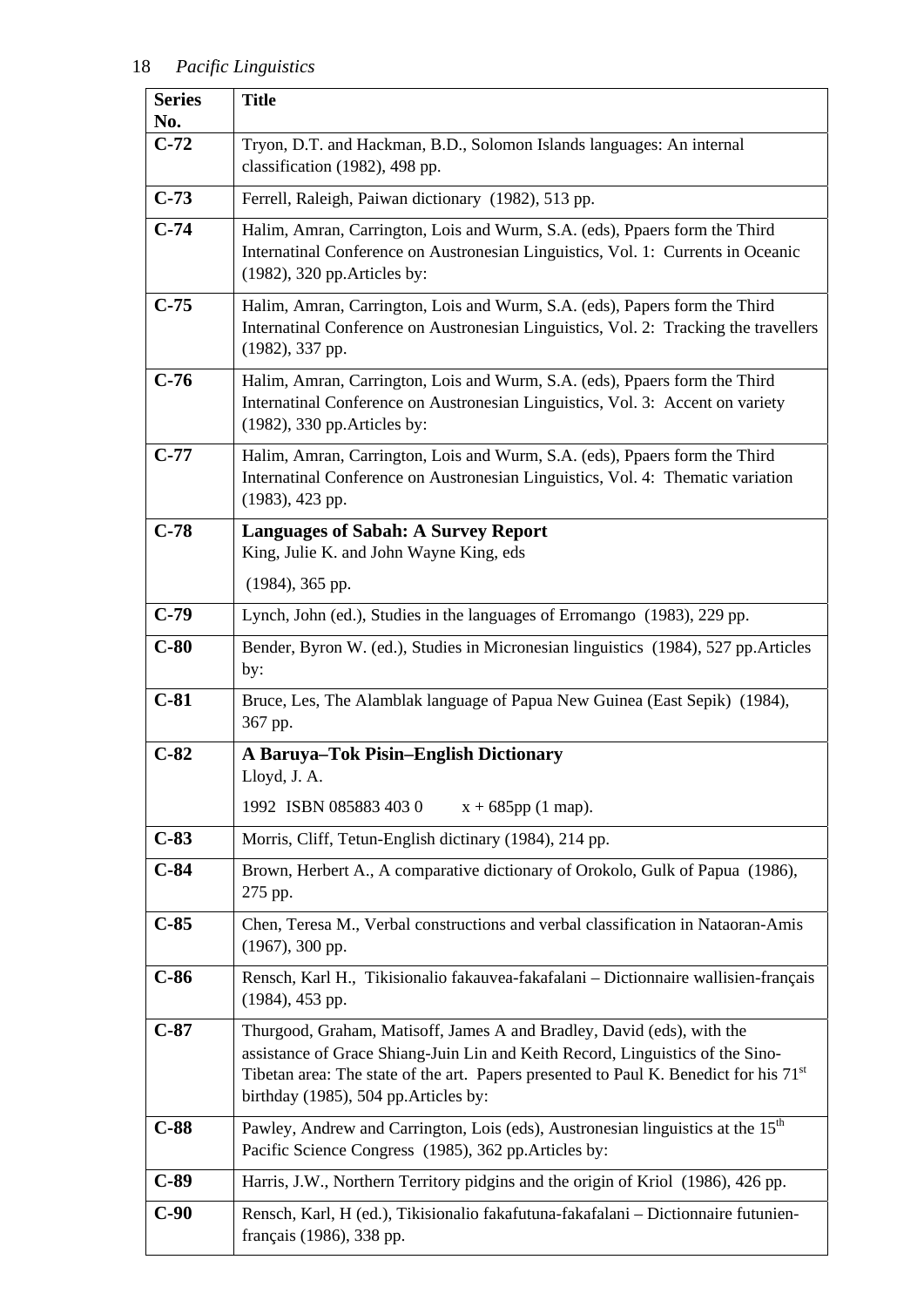| <b>Series</b> | <b>Title</b>                                                                                                                                                                   |
|---------------|--------------------------------------------------------------------------------------------------------------------------------------------------------------------------------|
| No.<br>$C-91$ | Crowley, Susan Smith, Tolo dictionary (1986), 129 pp.                                                                                                                          |
| $C-92$        | Clyne, Michael (ed.), Australia, meeting place of languages (1985), 334 pp.                                                                                                    |
|               |                                                                                                                                                                                |
| $C-93$        | Geraghty, Paul, Carrington, Lois and Wurm, S.A. (eds), FOCAL I: Papers from the<br>Fourth International Conferemce on Austronesian Linguistics (1986), 413<br>pp.Articles by:  |
| $C-94$        | Geraghty, Paul, Carrington, Lois and Wurm, S.A. (eds), FOCAL II: Papers from the<br>Fourth International Conferemce on Austronesian Linguistics (1986), 469<br>pp.Articles by: |
| $C-95$        | Lindstrom, Lamont, Kwamera dictionary - Nikukua sai nagkiariien nininife (1986),<br>204 pp.                                                                                    |
| $C-96$        | Lee, Jennifer, Tiwi today: A study of language change in a contact situation (1987),<br>456 pp.                                                                                |
| $C-97$        | White, G.M., Cheke Holo (Maringe/Hograno) Disctionary (1988), 328 pp.                                                                                                          |
| $C-98$        | Ross, M.D., Proto Oceanic and the Austronesian languages of western Melanesia<br>(1988), 500 pp.                                                                               |
| $C-99$        | Brandenstein, C.G., Nyungar anew (1988), 204 pp.                                                                                                                               |
| $C-100$       | Laycock, Donald C and Winter, Werner (eds), A World of language: Papers<br>presented to Professor S.A. Wurm on his $65th$ birthday (1987), 784 pp.                             |
| $C-101$       | Bugenhagen, Robert D., A Grammar of Mangap-Mbula: An Austronesian Language<br>of Papua New Guinea (1995), 451 pp.                                                              |
| $C-102$       | Missing (and maps are <b>NOT AVAILABLE</b> )                                                                                                                                   |
| $C-103$       | Hamel, Patricia J., A Grammar and Lexicon of Loniu, Papua New Guinea (1994),<br>285pp.                                                                                         |
| $C-104$       | Bradley, D., Henderson, E.J.A. and Mazaudon, M. (eds), Prosodic Analysis and<br>Asian Linguistics: To honour R.K. Sprigg (1989), 336 pp. Articles by:                          |
| $C-105$       | McGregor, William, Handbook of Kimberley languages. Vol. I: General<br>information (1988), 276 pp.                                                                             |
| $C-106$       | Rench, Karl H., Fish names of Eastern Polynesia (1988), 378 pp.                                                                                                                |
| $C-107$       | Shnukal, Anna, Broken: An Introduction to the Creole Language of Torres Strait<br>$(1988)$ , 341 pp.                                                                           |
| $C-108$       | Oates, Lynette F., The Muruwari languages (1988), 439 pp.                                                                                                                      |
| $C-109$       | Hogan, D. and Pattemore, S.W., Urak Lawoi': Basic structures and dictionary<br>$(1988)$ 218 pp.                                                                                |
| $C-110$       | Dutton, T., Ross, M., and Tryon, D. (eds), The Language Game: Papers in memory<br>of Donald C. Laycock (1992), 684 pp. Articles by:                                            |
| $C-111$       | O'Grady, G.N. and Tryon, D.T. (eds), Studies in comparative Pama-Nyungan<br>$(1990), 301$ pp.                                                                                  |
| $C-112$       | Good, Elaine M and Welley, Weldis, Papers in Kosrean and Ponapeic (1989), 201<br>pp.                                                                                           |
| $C-113$       | Conrad, Robert J. with Wogiga, Kepas, An Outline of Bukiyip grammar (1991), 304<br>pp.                                                                                         |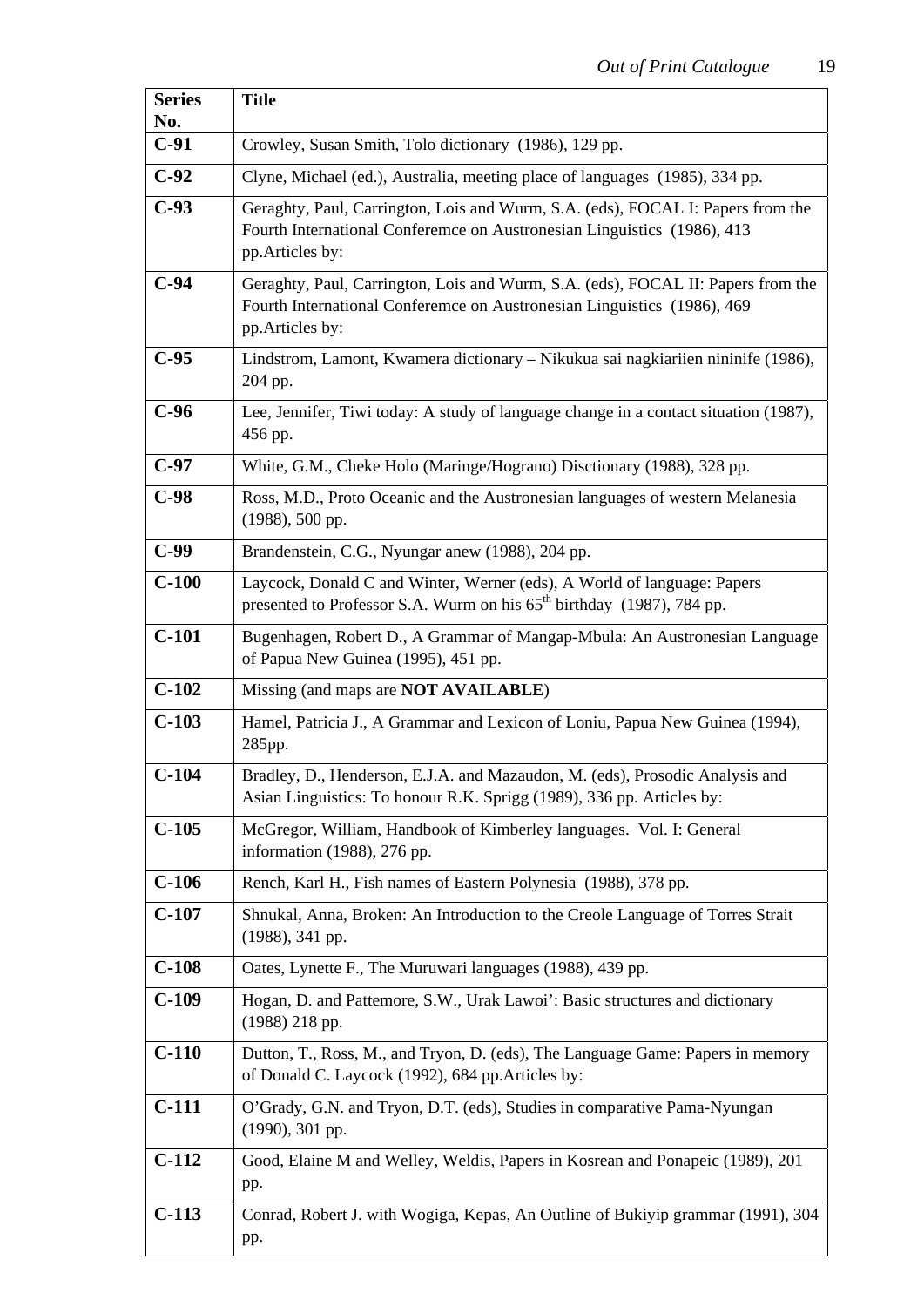| <b>Series</b>  | <b>Title</b>                                                                                                                                                                                                                                                                                                                                                                                                                                                                                    |
|----------------|-------------------------------------------------------------------------------------------------------------------------------------------------------------------------------------------------------------------------------------------------------------------------------------------------------------------------------------------------------------------------------------------------------------------------------------------------------------------------------------------------|
| No.<br>$C-114$ | Waters, Bruce E., Djinang and Djinba - A Grammatical and Historical Perspective                                                                                                                                                                                                                                                                                                                                                                                                                 |
|                | (1989), 421 pp.                                                                                                                                                                                                                                                                                                                                                                                                                                                                                 |
| $C-115$        | Holzknecht, Susann E, The Markham Languages of Papua New Guinea (1989),<br>236 pp.                                                                                                                                                                                                                                                                                                                                                                                                              |
| $C-116$        | Austin, Peter, Dixon, R.M.W., Dutton, Tom and White, Isobel (eds), Language and<br>history: Essays in honour of Luise A. Hercus (1990), 294 pp.                                                                                                                                                                                                                                                                                                                                                 |
| $C-117$        | Blust, R. (ed), Currents in Pacific Linguistics: Papers on Austronesian languages<br>and ethnolinguistics in honour of George W. Grace (1991), 572 pp.                                                                                                                                                                                                                                                                                                                                          |
| $C-118$        | Levinsohn, Stephen H. (ed), Thematic continuity and development in languages of<br>Sabah (1991), 166 pp.                                                                                                                                                                                                                                                                                                                                                                                        |
| $C-119$        | Adelaar, K. Alexander, Proto-Malayic: The reconstruction of its phonology and<br>parts of its lexicon and morphology (1992), 264 pp.                                                                                                                                                                                                                                                                                                                                                            |
| $C-120$        | Dutton, Tom, Culture change, language change: Case studies from Melanesia<br>(1992), 164 pp.                                                                                                                                                                                                                                                                                                                                                                                                    |
| $C-121$        | Crowley, Terry, A dictionary of Paamese(1992), 268 pp.                                                                                                                                                                                                                                                                                                                                                                                                                                          |
| $C-122$        | Dutton, Tom, A First Dictionary of Koiari (1992), 185pp                                                                                                                                                                                                                                                                                                                                                                                                                                         |
| $C-123$        | Buse, Jasper with Raututi Taringa, edited by Bruce Biggs and Rangi Moeka'a, Cook<br>Islands Maori dictionary with English finderlist (1996), 721 pp.                                                                                                                                                                                                                                                                                                                                            |
| $C-124$        | Thieberger, Nicholas, Handbook of Western Australian Aboriginal languages south<br>of the Kimberley Region(1993), 416 pp.                                                                                                                                                                                                                                                                                                                                                                       |
| $C-125$        | Dench, Alan, Marthuthunira: A language of the Pilbara Region of Western Australia<br>$(1995), 406$ pp                                                                                                                                                                                                                                                                                                                                                                                           |
| $C-126$        | Bradley, David, A Dictionary of the Northern Dialect of Lisu (China and Southeast<br>Asia) (1994), 269 pp.                                                                                                                                                                                                                                                                                                                                                                                      |
| $C-127$        | Pawley, A.K. and Ross, M.D. (eds), Austronesian Terminologies: Continuity and<br>change (1994), 631 pp.                                                                                                                                                                                                                                                                                                                                                                                         |
| $C-128$        | Hercus, Luise A., A Grammar of the Arabana-Wangkangurru Language, Lake Eyre<br>Basin, South Australia (1994), 344 pp                                                                                                                                                                                                                                                                                                                                                                            |
| $C-129$        | Not published under this number – see new series 502 Dictionary of Chepang                                                                                                                                                                                                                                                                                                                                                                                                                      |
| $C-130$        | Woolams, Geoff, A Grammar of Karo Batak, Sumatra (1996), 361 pp.                                                                                                                                                                                                                                                                                                                                                                                                                                |
| $C-131$        | Further Aspects of the Grammar of Yanyuwa, Northern Australia<br>Kirton, Jean and Bella, Charlie                                                                                                                                                                                                                                                                                                                                                                                                |
|                | In this posthumous volume Kirton describes a dying language of the Gulf country,<br>Northern Territory. It supplements previously published papers with descriptive<br>chapters on pronouns, demonstratives, locatives, interrogatives, clauses, and<br>discourse particles. Written for both linguists and Yanyuwa people, the description<br>is detailed and includes many examples, especially of clauses and simple sentences.<br>1996 ISBN 085883 433 2<br>$xiv + 216pp$ (1 map, 2 photos) |
|                |                                                                                                                                                                                                                                                                                                                                                                                                                                                                                                 |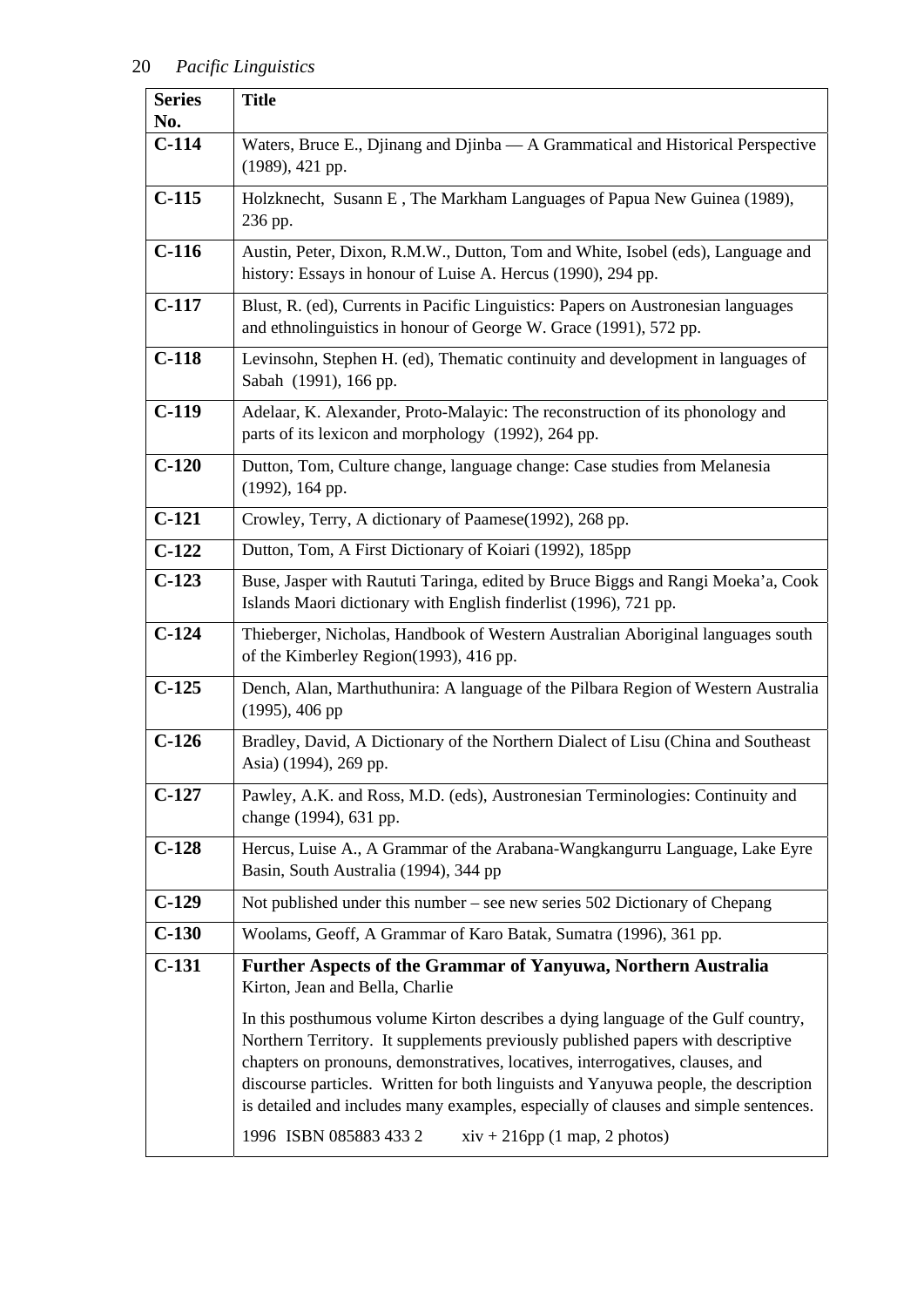٦

| <b>Series</b> | <b>Title</b>                                                                                                                                                                                                                                                                                                                                                                                                                                                                                                                                                                                                                                           |
|---------------|--------------------------------------------------------------------------------------------------------------------------------------------------------------------------------------------------------------------------------------------------------------------------------------------------------------------------------------------------------------------------------------------------------------------------------------------------------------------------------------------------------------------------------------------------------------------------------------------------------------------------------------------------------|
| No.           |                                                                                                                                                                                                                                                                                                                                                                                                                                                                                                                                                                                                                                                        |
| $C-132$       | $C-132$<br><b>Katuic Comparative Dictionary</b><br>Peiros, Ilia                                                                                                                                                                                                                                                                                                                                                                                                                                                                                                                                                                                        |
|               | Katuic languages form a branch of the Mon-Khmer language family. In this<br>volume Ilia Peiros gives a Proto Katuic phonological reconstruction, more than<br>1,200 Katuic etymologies, and comparisons with other languages of Southeast Asia.                                                                                                                                                                                                                                                                                                                                                                                                        |
|               | 1996 ISBN 085883 435 9<br>$xxi + 198pp$                                                                                                                                                                                                                                                                                                                                                                                                                                                                                                                                                                                                                |
| $C-133$       | Lynch, John and Fa'afo (eds), Oceanic Studies: Proceedings of the First<br>International Conference on Oceanic Linguistics (1996), 599 pp                                                                                                                                                                                                                                                                                                                                                                                                                                                                                                              |
| $C-134$       | A Dictionary of Kwoma: A Papuan Language of North-East New<br>Guinea                                                                                                                                                                                                                                                                                                                                                                                                                                                                                                                                                                                   |
|               | Bowden, Ross                                                                                                                                                                                                                                                                                                                                                                                                                                                                                                                                                                                                                                           |
|               | This dictionary presents vocabulary and longer texts drawn from diverse areas of<br>Kwoma social life such gardening, housebuilding, kinship terminologies, social<br>organisation, warfare marriage practices, art mythology and ritual. Kwoma words<br>and texts are translated into Tok Pisin as well as English. The book contains a<br>substantial body of original ethnographic data collected during twenty years of field<br>research in the Sepik and it is also intended as a contribution to the ethnography and<br>history of the Kwoma and several neighbouring groups in the Ambunti area of East<br>Sepik Province of Papua New Guinea. |
|               | 1997 ISBN 085883 4413<br>$xxxi + 339pp (1 map)$                                                                                                                                                                                                                                                                                                                                                                                                                                                                                                                                                                                                        |
| $C-135$       | Ross, M.D., ed., Studies in languages of New Britian and New Ireland, Vol. 1 (<br>1996), 401 pp.                                                                                                                                                                                                                                                                                                                                                                                                                                                                                                                                                       |
| $C-136$       | Tryon, Darrell and Michael Walsh, eds., Boundary Rider: Essays in Honour of<br>Geoffrey O'Grady (1997), 452 pp.                                                                                                                                                                                                                                                                                                                                                                                                                                                                                                                                        |
| $C-137$       | Ezard, Bryan, A grammar of Tawala: An Austronesian Language of the Milne Bay<br>Area, Papua New Guinea (1997), 325 pp.                                                                                                                                                                                                                                                                                                                                                                                                                                                                                                                                 |
| $C-138$       | <b>Towards a Lexicogrammar of Mekeo (An Austronesian</b><br>$C-138$<br><b>Language of West Central Papua)</b>                                                                                                                                                                                                                                                                                                                                                                                                                                                                                                                                          |
|               | Jones, A.A.                                                                                                                                                                                                                                                                                                                                                                                                                                                                                                                                                                                                                                            |
|               | In this volume Jones compares the four dialects of Mekeo, which vary widely in<br>terms of mutual intelligibility, and suggests that Mekeo is a predominantly head-<br>marking language in which 'non-verbs' function as topics or predicates. A high<br>level of referential indeterminacy complicates discourse.                                                                                                                                                                                                                                                                                                                                     |
|               | 1998 ISBN 085883 472 3<br>$xx + 600pp$                                                                                                                                                                                                                                                                                                                                                                                                                                                                                                                                                                                                                 |
| $C-139$       | Sharpe, Margaret, Dictionary of Yugambeh (including neighbouring dialects)<br>(1998), 242 pp.                                                                                                                                                                                                                                                                                                                                                                                                                                                                                                                                                          |
| $C-140$       | Nordlinger, Rachel, A grammar of Wambaya, Northern Territory (Australia),<br>(1998), 336 pp.                                                                                                                                                                                                                                                                                                                                                                                                                                                                                                                                                           |
| $C-141$       | <b>SICOL, Proceedings of the Second International Conference</b><br>$C-141$<br>on Oceanic Linguistics: vol.1 Language Contact<br>Tent, Jan and France Mugler, eds                                                                                                                                                                                                                                                                                                                                                                                                                                                                                      |
|               | This volume contains most of the papers presented at the Second International<br>Conference on Oceanic Linguistics session on language contact. The papers range<br>far afield, but the bulk are about the Pacific and in particular Melanesia, the part of<br>the region with the greatest linguistic diversity and a rich history of language                                                                                                                                                                                                                                                                                                        |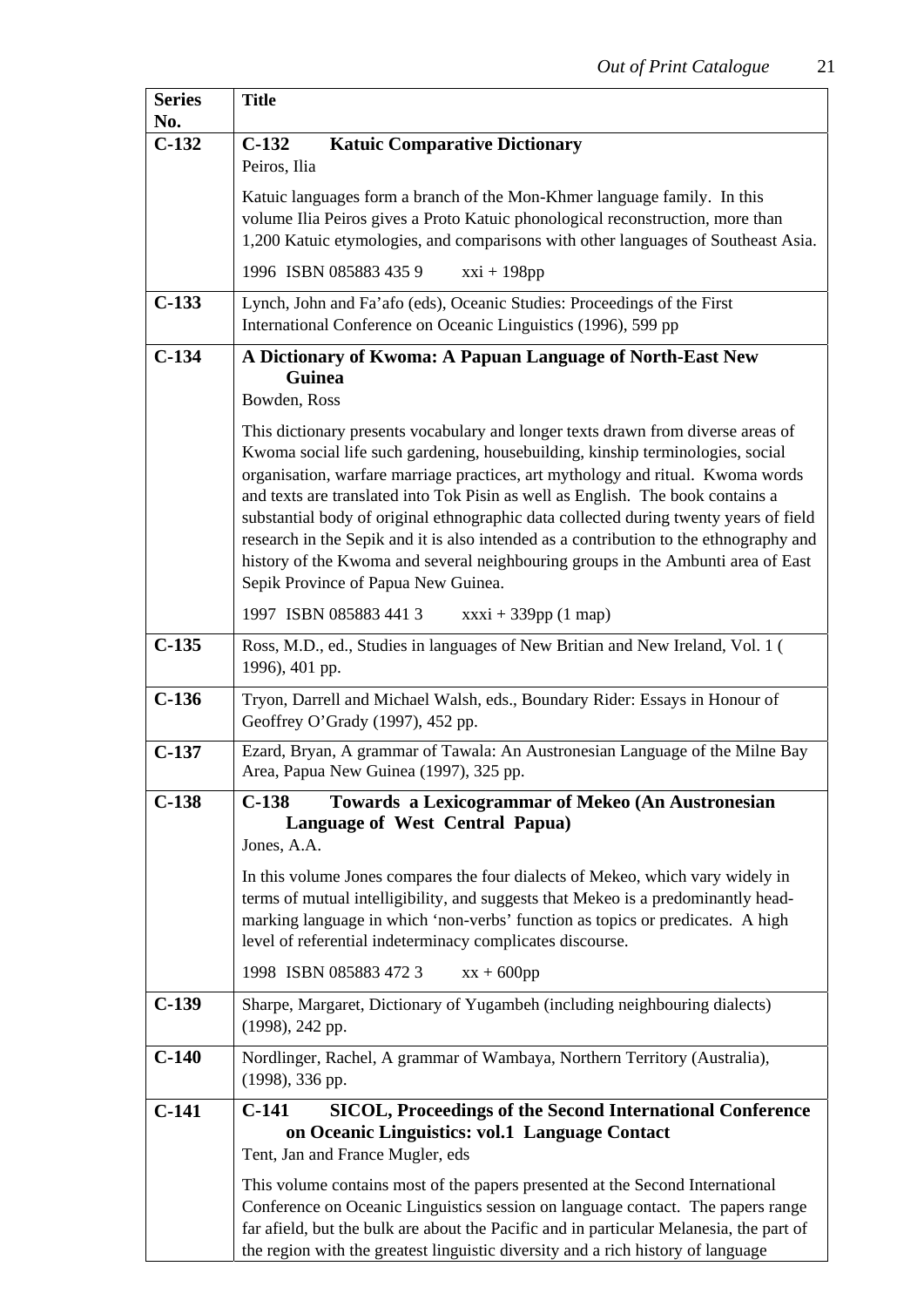| <b>Series</b><br>No. | <b>Title</b>                                                                                                                                                                                                                                                                                                                                                                                                                                                                                                                                                                                                                                                                                                                      |
|----------------------|-----------------------------------------------------------------------------------------------------------------------------------------------------------------------------------------------------------------------------------------------------------------------------------------------------------------------------------------------------------------------------------------------------------------------------------------------------------------------------------------------------------------------------------------------------------------------------------------------------------------------------------------------------------------------------------------------------------------------------------|
|                      | contact. The topics relate to: Fiji Hindi (David Arms), the Tayo language of New<br>Caledonia (Chris Core), Belizean creole (Genevieve Escure), Singapore Colloquial<br>English (Anthea Fraser Gupta), French Antillean creoles (William Jennings),<br>Melanesian pidgins and creole (Ernest W. Lee), Bislama (Miriam Meyerhoff),<br>South Indian languages in Fiji (France Mugler), language use and attitudes in Fiji<br>(France Mugler and Jan Tent), and the language of adolescent first language Tok<br>Pisin speakers (Geoff P. Smith). Papers by David G. Arms, Chris Corne,<br>Genevieve Escure, Anthea Fraser Gupta, William Jennings, Ernest W. Lee, Miriam<br>Meyerhoff, France Mugler, and Jan Tent, Geoff P. Smith. |
|                      | 1998 ISBN 085883 448 X<br>$ix + 146pp (2 maps)$                                                                                                                                                                                                                                                                                                                                                                                                                                                                                                                                                                                                                                                                                   |
| $C-142$              | Peiros, Ilia, Comparative Linguistics in Southeast Asia (1998), 329 pp.                                                                                                                                                                                                                                                                                                                                                                                                                                                                                                                                                                                                                                                           |
| $C-143$              | $C-143$<br>Sinaugoro Grammar, Papua New Guinea<br>Tauberschmidt, Gerhard                                                                                                                                                                                                                                                                                                                                                                                                                                                                                                                                                                                                                                                          |
|                      | This volume contains a description of the grammar and phonology of the Sinaugoro<br>language, which is an Austronesian language spoken by approximately 15,000<br>people living in the Central Province south-east of Port Moresby, Papua New<br>Guinea.                                                                                                                                                                                                                                                                                                                                                                                                                                                                          |
|                      | 1999 ISBN 085883 490 1<br>$x + 114$ pp.                                                                                                                                                                                                                                                                                                                                                                                                                                                                                                                                                                                                                                                                                           |
| $C-144$              | Morphology, Syntax and Cohesion in Nabak (Papua New<br>$C-144$                                                                                                                                                                                                                                                                                                                                                                                                                                                                                                                                                                                                                                                                    |
|                      | Guinea)<br>Fabian, Grace, Edmund Fabian and Bruce Waters                                                                                                                                                                                                                                                                                                                                                                                                                                                                                                                                                                                                                                                                          |
|                      | This is a grammar of the Nabak language of the Huon Peninsula, PNG; a non-<br>Austronesian language. It is a language with extensive morphophonemics. The<br>grammar includes numerous glossed examples, together with several texts and a<br>dictionary. A major focus is an informal account of Nabak cohesion.                                                                                                                                                                                                                                                                                                                                                                                                                 |
|                      | 1998 ISBN 085883 491 X<br>$x + 490$ pp                                                                                                                                                                                                                                                                                                                                                                                                                                                                                                                                                                                                                                                                                            |
| $C-145$              | $C-145$<br>A dictionary of Dehong, Southwest China<br>Yongxian, Luo                                                                                                                                                                                                                                                                                                                                                                                                                                                                                                                                                                                                                                                               |
|                      | This volume offeres a detailed description of Dehong, a language spoken in Yunnan<br>Province on the Sino-Burmese border near the Golden Triangle. Closely related to<br>Burmese Shan, Dehong is a member of the Tai language family, one of the largest<br>language groups in Southeast Asia. As such the material provides much-needed<br>data for anthropologists, ethnographers, historians and Tai comparativists as well as<br>general readers who are concerned with thelanguages and cultures in Southeast asia<br>and the surrounding regions.                                                                                                                                                                           |
|                      | 1999 ISBN 085883496 vii + 307pp.                                                                                                                                                                                                                                                                                                                                                                                                                                                                                                                                                                                                                                                                                                  |
| $C-146$              | Reesink, Ger P., A Grammar of Hatam, Irian Jaya, Indonesia, (1999), 230 pp                                                                                                                                                                                                                                                                                                                                                                                                                                                                                                                                                                                                                                                        |
| $C-147$              | Wathawurrung and the Colac Language of Southern Victoria<br>Blake, Barry, J.                                                                                                                                                                                                                                                                                                                                                                                                                                                                                                                                                                                                                                                      |
|                      | This book comprises a classification of Victorian Aboriginal languages illustrated<br>with a comparative word list, a summary of what can be gleaned of the grammar<br>and vocabulary of Wathawurrung (Geelong-Ballarat area) from nineteenth-century<br>sources, and a similar, shorter summary of the Colac language.                                                                                                                                                                                                                                                                                                                                                                                                           |
|                      | 1998 ISBN 085883 504 5<br>$x + 177$ pp                                                                                                                                                                                                                                                                                                                                                                                                                                                                                                                                                                                                                                                                                            |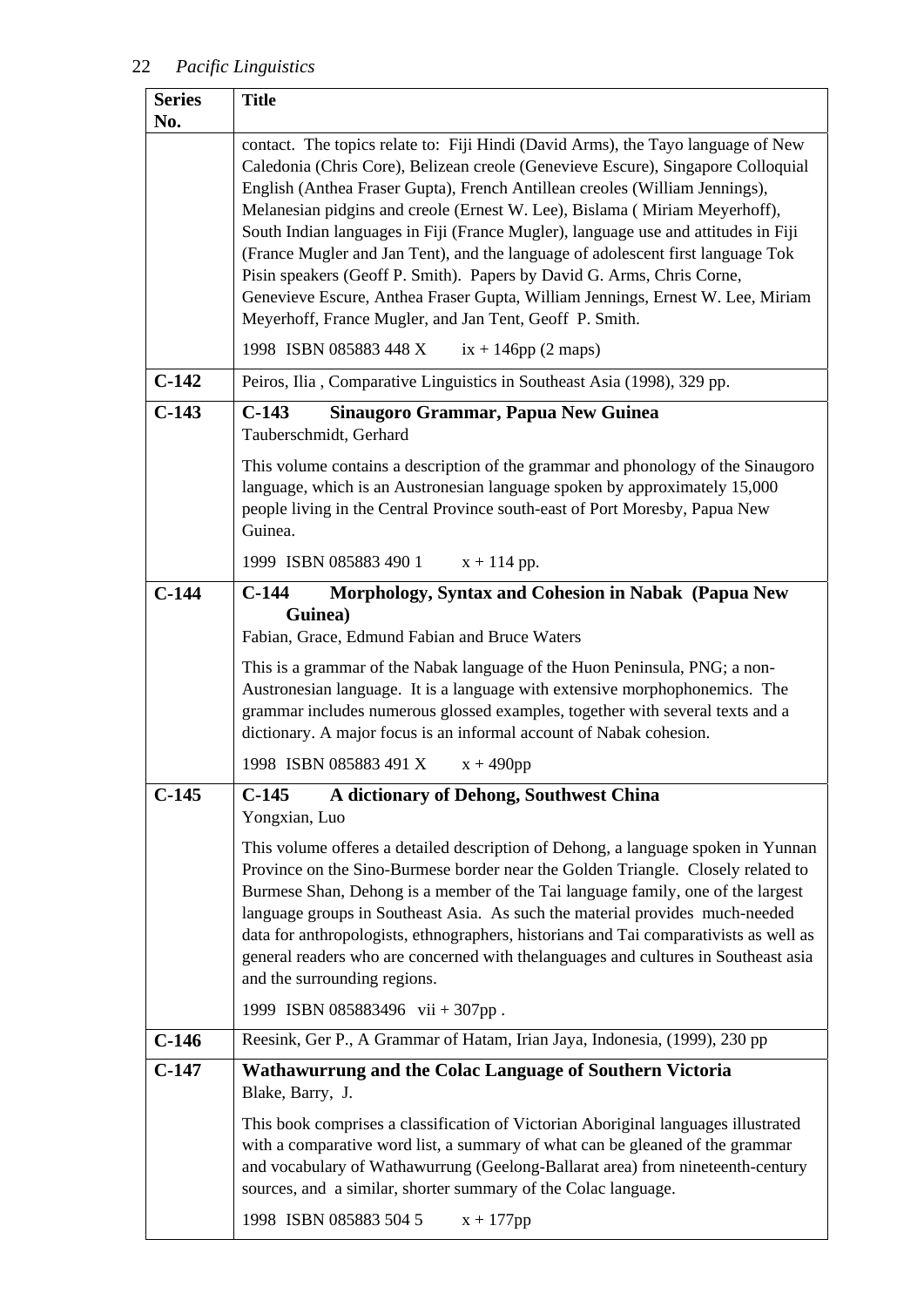| <b>Series</b>  | <b>Title</b>                                                                                                                                                                                                                                                                                                                                                                                                                                                                                                                                                                                                                                                                                                                                                                                                                                                                                                                                      |
|----------------|---------------------------------------------------------------------------------------------------------------------------------------------------------------------------------------------------------------------------------------------------------------------------------------------------------------------------------------------------------------------------------------------------------------------------------------------------------------------------------------------------------------------------------------------------------------------------------------------------------------------------------------------------------------------------------------------------------------------------------------------------------------------------------------------------------------------------------------------------------------------------------------------------------------------------------------------------|
| No.<br>$C-148$ | The Interface between Syntax and Discourse in Korafe: A Papuan                                                                                                                                                                                                                                                                                                                                                                                                                                                                                                                                                                                                                                                                                                                                                                                                                                                                                    |
|                | <b>Language of Papua New Guinea</b>                                                                                                                                                                                                                                                                                                                                                                                                                                                                                                                                                                                                                                                                                                                                                                                                                                                                                                               |
|                | Farr, Cynthia J.M.,                                                                                                                                                                                                                                                                                                                                                                                                                                                                                                                                                                                                                                                                                                                                                                                                                                                                                                                               |
|                | This volume presents an overview of the morphological and syntactic structures of<br>Korafe, a Papuan language spoken in the Oro Province of Papua New Guinea. Its<br>focus is on the structure and functions of three types of complex constructions in<br>sentences and discourse: (1) serial verb constructions (SVCs), (2) switch reference<br>constructions (SRCs), and (3) co-ranking constructions. Attention is also given to<br>defining information units that segment SRCs and co-ranking structures, and to<br>examining information packaging in discourse. Keywords: medial verb, final verb,<br>serial verb constructions (SVCs), switch-reference constructions (SRCs), co-ranking<br>constructions (CRSs), apparently anomalous switch-reference, thematic clause<br>chain units (TCCUs or information blocks), speech formulas, chaining paragraphs,<br>thematic paragraphs, scripts.<br>1999 ISBN 085883 499 5<br>$xx + 459pp$ |
|                |                                                                                                                                                                                                                                                                                                                                                                                                                                                                                                                                                                                                                                                                                                                                                                                                                                                                                                                                                   |
| $C-149$        | A Dictionary of the Mele Language (Atara Imere), Vanuatu<br>Clark, Ross                                                                                                                                                                                                                                                                                                                                                                                                                                                                                                                                                                                                                                                                                                                                                                                                                                                                           |
|                | This dictionary describes the Mele dialect of the Ifira-Mele language of Efate, in<br>central Vanuatu. This Polynesian Outlier language has been extensively influenced<br>by the neighbouring non-Polynesian language of Efate which have contributed at<br>last one-third of its total vocabulary.                                                                                                                                                                                                                                                                                                                                                                                                                                                                                                                                                                                                                                              |
|                | 1998 ISBN 085883 504 5<br>$xy + 158pp$                                                                                                                                                                                                                                                                                                                                                                                                                                                                                                                                                                                                                                                                                                                                                                                                                                                                                                            |
| $C-150$        | <b>NOT AVAILABLE</b>                                                                                                                                                                                                                                                                                                                                                                                                                                                                                                                                                                                                                                                                                                                                                                                                                                                                                                                              |
|                | Hercus, L.A., A Grammar of the Wirangu Language from the West Coast of South<br>Australia (1999), 239 pp.                                                                                                                                                                                                                                                                                                                                                                                                                                                                                                                                                                                                                                                                                                                                                                                                                                         |
| $C-151$        | Daud, Bukhari and Mark Durie, Kamus Basa Acèh-Kamus Bahasa Aceh:<br>Acehnese-Indonesian-English Thesaurus (1999), 282 pp.                                                                                                                                                                                                                                                                                                                                                                                                                                                                                                                                                                                                                                                                                                                                                                                                                         |
| $C-152$        | C-152 The Lexicon of Proto Oceanic: The Culture and Environment of<br><b>Ancestral Oceanic Society, Vol.1 Material Culture</b><br>Ross, Malcolm, Andrew Pawley and Meredith Osmond<br>This volume, the first of a planned series, consists of a number of essays, each<br>dealing with a particular semantic field within the domain of technology and<br>material culture: settlement and building terms, household artifacts including<br>pottery, gardening practices, food preparation, canoes, and fishing and hunting<br>implements. Over 1000 reconstructions are listed with supporting evidence. Also<br>included are a brief outline of ProtoOceanic derivation and morphology, and<br>number of maps and an index of reconstructions. A comprehensive reference for<br>anyone working in Oceanic linguistics and archaeology.<br>1998 085883507X<br>$xxi+350pp.$                                                                       |
| $C-153$        | Bosavi-English-Tok-Pisin-Dictionar                                                                                                                                                                                                                                                                                                                                                                                                                                                                                                                                                                                                                                                                                                                                                                                                                                                                                                                |
|                | Schieffelin, Bambi B. and Steven Feld in collaboration with Ho:ido: Degelo:,<br>Ho:nowo: Degili, Kulu Fuale, Ayasilo Ha:ina, and Da:ina Hawaba:                                                                                                                                                                                                                                                                                                                                                                                                                                                                                                                                                                                                                                                                                                                                                                                                   |
|                | This volume describes the Bosavi language which is spoken on the Great Papuan<br>Plateau, Southern Highlands Province, Papua New Guinea. Translations are in<br>English and Tok Pisin. New and old usages, and etymologies, are indicated. Also<br>included are grammatical notes, topical appendices containing ethnographic                                                                                                                                                                                                                                                                                                                                                                                                                                                                                                                                                                                                                     |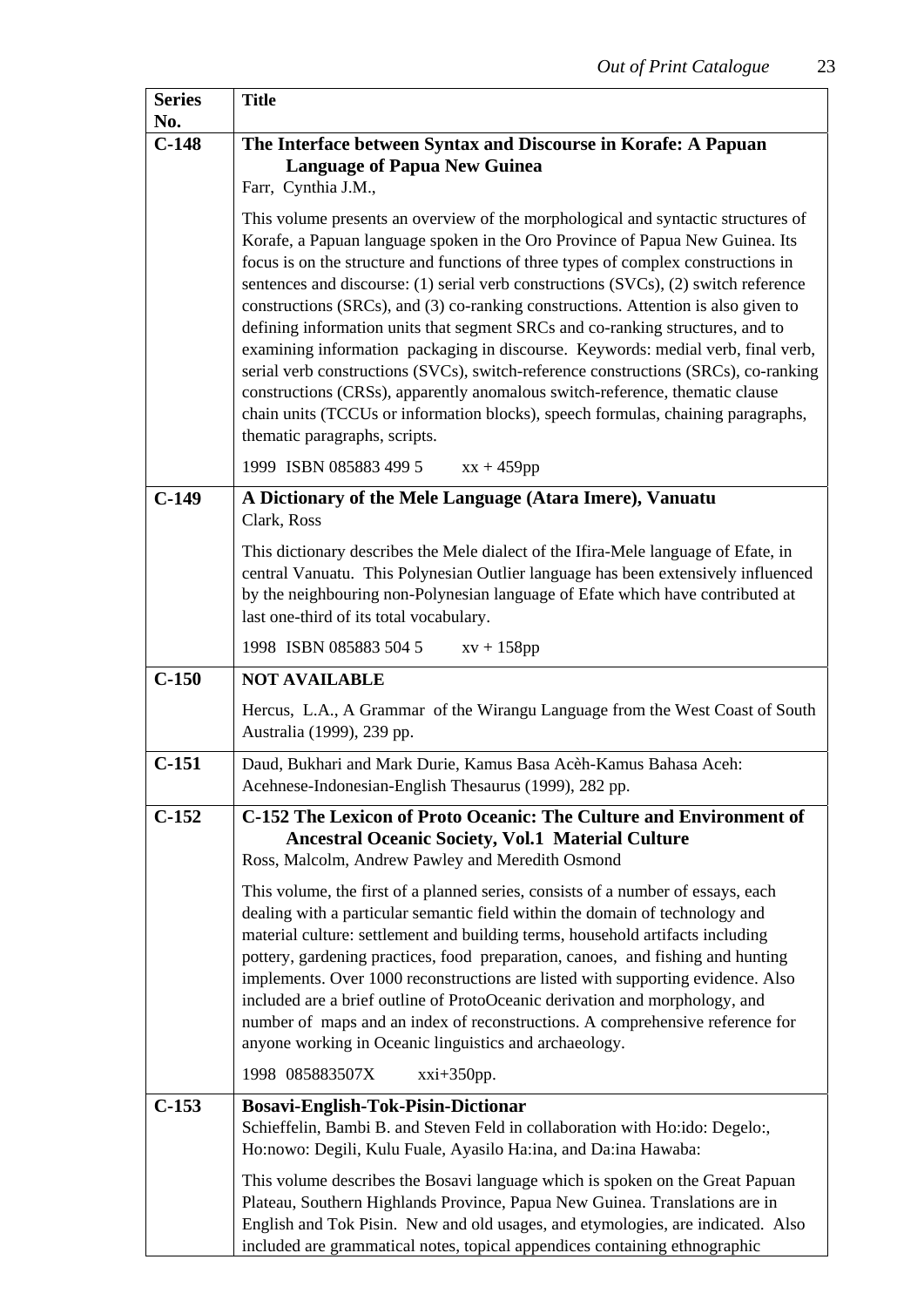| <b>Series</b> | <b>Title</b>                                                                                                                                                                                                                                                                                                                                                                                                                                                                                                                                                                                                                                                                                     |
|---------------|--------------------------------------------------------------------------------------------------------------------------------------------------------------------------------------------------------------------------------------------------------------------------------------------------------------------------------------------------------------------------------------------------------------------------------------------------------------------------------------------------------------------------------------------------------------------------------------------------------------------------------------------------------------------------------------------------|
| No.           |                                                                                                                                                                                                                                                                                                                                                                                                                                                                                                                                                                                                                                                                                                  |
|               | information on family and relationship terms, body terms and counting, flora, fauna<br>and environment, way of talking, sound words, and an English finder list.                                                                                                                                                                                                                                                                                                                                                                                                                                                                                                                                 |
|               | 1998 ISBN 0858835136<br>$xx + 209pp$                                                                                                                                                                                                                                                                                                                                                                                                                                                                                                                                                                                                                                                             |
| $C-154$       | Bowe, Heather and Morey, Stephen The Yorta Yorta (Bangerang) Language of the<br>Murray Goulburn Including Yabula Yabula, 299 pp.                                                                                                                                                                                                                                                                                                                                                                                                                                                                                                                                                                 |
| $C-155$       | A grammar of the Fehan dialect of Tetun, an Austronesian language of<br><b>West Timor</b><br>van Klinken, Catherina, (1999), 385 pp.                                                                                                                                                                                                                                                                                                                                                                                                                                                                                                                                                             |
| $C-156$       | Ura: A Disappearing Language of Southern Vanuatu<br>Crowley, Terry                                                                                                                                                                                                                                                                                                                                                                                                                                                                                                                                                                                                                               |
|               | This description comprises a detailed grammar sketch of the moribund Ura<br>language of southern Vanuatu, along with a compilation of texts, as well as the<br>author's entire lexical corpus. Given that Crowley was working with a small group<br>of elderly speakers, it is likely that this account with represent the final word on this<br>language. Until the 1970s, the languages of southern Vanuatu represented one of<br>the least-known groupings of Oceanic languages, but descriptive work in the last<br>two decades has resulted in this being one of the more comprehensively described<br>groupings, with this description filling one of the remaining gaps in our knowledge. |
|               | 1999 ISBN 085883 5207<br>$xiii + 226pp (maps)$                                                                                                                                                                                                                                                                                                                                                                                                                                                                                                                                                                                                                                                   |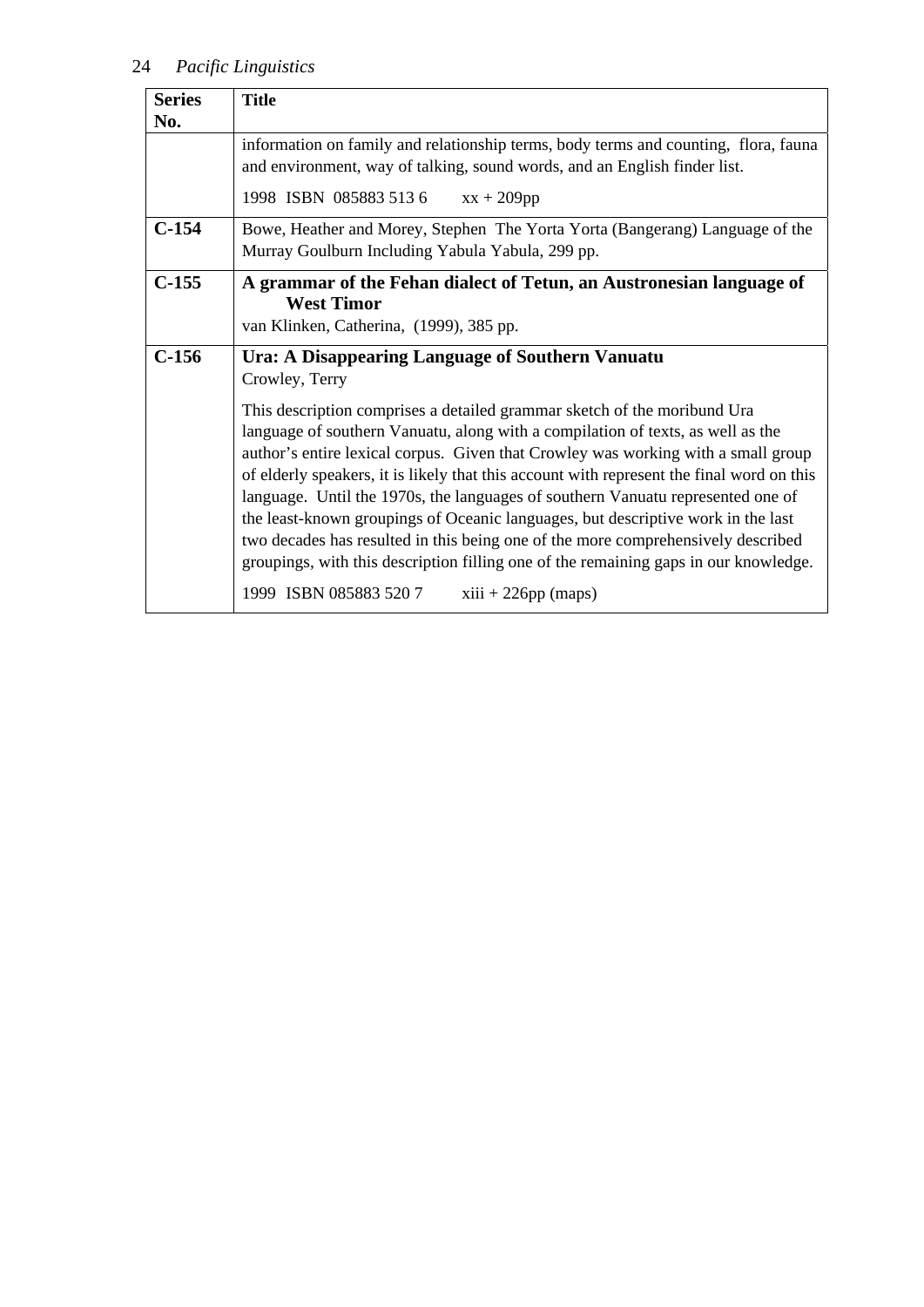Series D Special Publications

Bulletins, archival materials and other publications.

| <b>Series</b> | <b>Title</b>                                                                                                                                  |
|---------------|-----------------------------------------------------------------------------------------------------------------------------------------------|
| No.           |                                                                                                                                               |
| $D-2$         | Bulletin No. 2 (1965), 89 pp.                                                                                                                 |
| $D-3$         | Wurm, S.A., New Guinea Highlands Pidgin: Course materials (1971), 182 pp.                                                                     |
| $D-4$         | Wurm, S.A., Languages: Eastern, Western and Southern Highlands, Territory of<br>Papua and New Guinea (Map) (1961) NOT AVAILABLE               |
| $D-5$         | Laycock, Donald, Materials in New guinea Pidgin (coastal and Lowlands) (1970),<br>99 pp                                                       |
| $D-6$         | Nguyen Dang Liem, Four-syllable idiomatic expressions in Vietnamese (1970), 65<br>pp.                                                         |
| $D-7$         | Elbert, S.H., Three legends of Puluwat and a bit of talk (1971), 94 pp.                                                                       |
| $D-8$         | Lang, Adrianne, K.E.W. Mather and M.L. Rose, Information storage and retrieval:<br>A dictionary project (1972), 158 pp.                       |
| $D-9$         | Pacific Linguistics, Index to Pacific Linguistics, Series A-D, as at the end of 1970<br>(1971),. NOT AVAILABLE                                |
| $D-10$        | Paton, W.F., Tales of Ambrym (1971), 94 pp.                                                                                                   |
| $D-11$        | Wurm, S.A. (ed.), Language maps of the highlands Provinces, Papua New Guinea<br>$(1978)$ , 24 pp.                                             |
| $D-12$        | Dutton, T.E., Conversational New Guinea Pidgin (1973), 310 pp.                                                                                |
| $D-13$        | Glover, J.R. and Gurung, D. B., Conversational Gurung (1979), 223 pp.                                                                         |
| $D-14$        | Barnett, Gary L., Handbook of the collection of fish names in Pacific languages<br>$(1978)$ , 106 pp.                                         |
| $D-15$        | Tryon, D.T. and Gély, R., Gazetteer of New Hebrides place names/Nomenclature<br>des noms géographiques des Nouvelles-Hébrides (1979), 188 pp. |
| $D-16$        | Young, M., Bwaidoka tales (1979), 144 pp.                                                                                                     |
| $D-17$        | Stokhof, W.A.L. (ed.), Holle lists: Vocabularies in languages of Indonesia, Vol. I:<br>Introductory volume (1980), 154 pp.                    |
| $D-18$        | Stanhope, John M., The language of the Rao people, Grengabu, Madang Province,<br>Papua New Guinea (1980), 35 pp.                              |
| $D-19$        | Stokhof, W.A.L., Woisika I: An ethnographic introduction (1977), 83 pp.                                                                       |
| $D-20$        | Capell, A. and Layard, J., Materials in Atchin, Malekula: Grammar, vocabulary and<br>texts (1980), 265 pp.                                    |
| $D-21$        | Schebeck, B., Texts on the social system of the AtYnYamatana people, with<br>Grammatical notes (1974), 296 pp.                                |
| $D-22$        | Paton, W.F., Customs of Ambrym (texts, songs, games and drawings) (1979), 113<br>pp.                                                          |
| $D-23$        | Cline, Michael (ed), Australia Talks: Essays on the sociology of Australian<br>immigrant and Aboriginal languages (1976), 252 pp.             |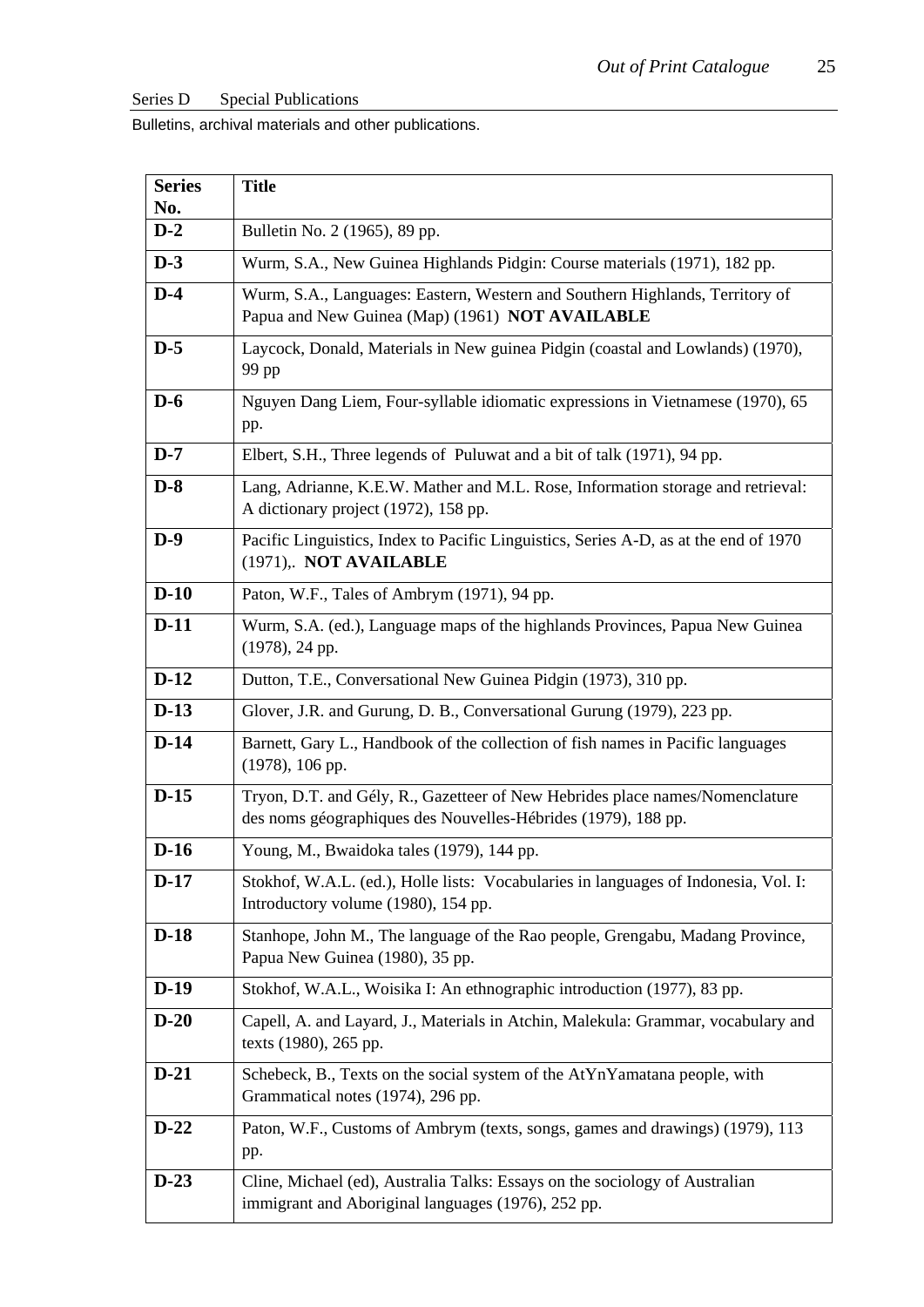| <b>Series</b><br>No. | <b>Title</b>                                                                                                                                                                                  |
|----------------------|-----------------------------------------------------------------------------------------------------------------------------------------------------------------------------------------------|
| $D-24$               | Dutton, T.E. and Voorhoeve, C.L., Beginning Hiri Motu                                                                                                                                         |
|                      | Hiri Motu is the name used to refer to what used to be called 'Police Motu' or<br>'Pidgin Motu', a pidgined form of Motu, the Austronesian language spoken around<br>Port Moresby (PNG).      |
|                      | As the title suggests, the book is an introductory language-learning course in Hiri<br>Motu. The aim of the cousre is the development of conversational fluency in Hiri<br>Motu. Plus CD set. |
| $D-25$               | Z'Graggen, John A., The languages of the Madang District, Papua New Guinea<br>(Map) (1973). NOT AVAILABLE                                                                                     |
| $D-26$               | Laycock, D., Languages of the Sepik Region, Papua New Guinea (Map) (1975)<br><b>NOT AVAILABLE</b>                                                                                             |
| $D-27$               | Wurm, S.A., Spreading of languages in the south-western Pacific (Map (1975) NOT<br><b>AVAILABLE</b>                                                                                           |
| $D-28$               | Stokhof, W.A.L. (ed.), Holle lists: Vocabularies in languages of Indonesia, Vol. 2:<br>Sula and Bacan Islands, North Halmahera, South and East Halmahera (1980), 329<br>pp.                   |
| $D-29$               | Dutton, Tom, Queensland Canefields English of the last nineteenth century (a record<br>of interview with two of the last surviving Kanakas in North Queensland, 1964)<br>$(1980)$ , 160 pp.   |
| $D-30$               | Z' graggen, J.A., A comparative word list of the Rai Coast languages, Madang<br>Province, Papua New Guinea (1980), 196 pp.                                                                    |
| $D-31$               | Z' graggen, J.A., A comparative word list of the Northern Adelbert Range languages,<br>Madang Province, Papua New Guinea (1980), 194 pp.                                                      |
| $D-32$               | Z' graggen, J.A., A comparative word list of the Mabuso languages, Madang<br>Province, Papua New Guinea (1980), 199 pp.                                                                       |
| $D-33$               | Z'graggen, J.A., A comparative word list of the Southern Adelbert Range languages,<br>Madang Province, Papua New Guinea (1980), 113 pp.                                                       |
| $D-34$               | Lapoliwa, Hans, A generative approach to the phonology of Bahasa Indonesia<br>$(1981)$ , 160 pp.                                                                                              |
| $D-35$               | Stockhof, W.A.L. (ed), Holle Lists: Vocabularies in languages of Indonesia, Vol.<br>3/1: Southern Moluccas, Central Moluccas, Seram (1) (1981), 204 pp.                                       |
| $D-36$               | Halim, Amran, Intonation in relation to syntax in Indonesian (1981), 156 pp.                                                                                                                  |
| $D-37$               | Nababan, P.W.J., A grammar of Toba-Batak (1981), 170 pp.                                                                                                                                      |
| $D-38$               | Poedjosoedarmo, Soepomo, Javanese influence on Indonesian (1982), 195 pp.                                                                                                                     |
| $D-39$               | Kartomihardjo, Soeseno, Ethnography of communicative codes in East Java (1981),<br>223 pp.                                                                                                    |
| $D-40$               | Carringto, Lois and Curnow, Miriam, Twenty years of Pacific Linguistics: An index<br>of contributions to Pacific linguistics studies (1981), 167 pp.                                          |
| $D-41$               | Stockhof, W.A.L., Woisika Riddles (1982), 77 pp.                                                                                                                                              |
| $D-42$               | McGregor, Donald E. and McGregor, Aileen, Olo language materials (1982), 163<br>pp.                                                                                                           |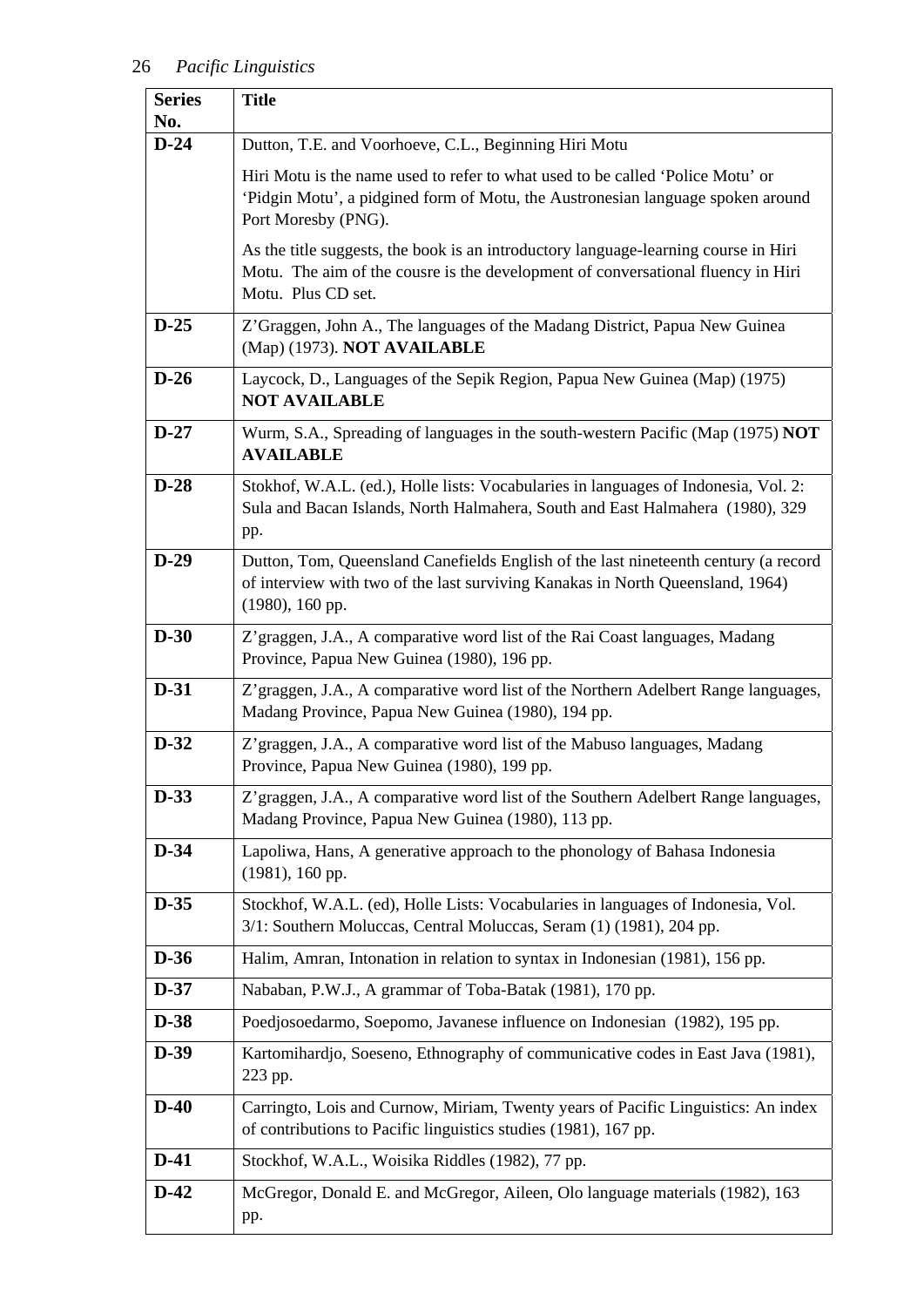ä

| <b>Series</b><br>No. | <b>Title</b>                                                                                                                                                                                                                                 |
|----------------------|----------------------------------------------------------------------------------------------------------------------------------------------------------------------------------------------------------------------------------------------|
| $D-43$               | Verheijen, J.A.J., Dictionary of Manggarai Plant Names (1982), 143 pp.                                                                                                                                                                       |
| $D-44$               | Stockhof, W.A.L. (ed), Holle Lists: Vocabularies in languages of Indonesia, Vol.<br>3/2: Central Moluccas, Seram (I1) (1981), 211 pp.                                                                                                        |
| $D-45$               | Suharno, I., A Descriptive Study of Javanese (1982), 189 pp.                                                                                                                                                                                 |
| $D-46$               | Voorhoeve, C.L. (ed.), The Makian languages and their neighbours (1982), 156<br>pp.Articles by:                                                                                                                                              |
| $D-47$               | Collins, J.T., The Historical Relatinships of the Languages of Central Maluku,<br>Indonesia (1983), 177 pp.                                                                                                                                  |
| $D-48$               | Tampunbolon, D.P., Verbal affixations in Indonesian: A semantic exploration<br>$(1983)$ , 161 pp.                                                                                                                                            |
| $D-49$               | Stockhof, W.A.L. (ed), Holle Lists: Vocabularies in languages of Indonesia, Vol.<br>3/3: Central Moluccas, Seram (II1), Haruku, Banda, Ambon (I) (1982), 219 pp.                                                                             |
| $D-50$               | Stockhof, W.A.L. (ed), Holle Lists: Vocabularies in languages of Indonesia, Vol.<br>3/4: Central Moluccas: Ambon (II), Buru, Nusa Laut, Saparau (1982), 185 pp.                                                                              |
| $D-51$               | Stockhof, W.A.L. (ed), Holle Lists: Vocabularies in languages of Indonesia, Vol. 4:<br>Talaud and Sangir Islands (1982), 317 pp.                                                                                                             |
| $D-52$               | Stockhof, W.A.L. (ed), Holle Lists: Vocabularies in languages of Indonesia, Vol.<br>5/1: Irian Jaya: Austronesian languages; Papuan languages, Digul area (1982), 190<br>pp.                                                                 |
| $D-53$               | Stockhof, W.A.L. (ed), Holle Lists: Vocabularies in languages of Indonesia, Vol.<br>5/1: Irian Jaya: Papuan languages, Northern languages, Central Highlands languages<br>$(1983)$ , 249 pp.                                                 |
| $D-54$               | Holmer, Nils M., Linguistic survey of south-eastern Queensland (1983), 492 pp.                                                                                                                                                               |
| $D-55$               | Djawanai, S., Ngadha Text Tradition: The collective mind of the Ngadha people,<br>Flores (1983), 285 pp.                                                                                                                                     |
| $D-56$               | Ajamiseba, Danielo C., A classical Malay text grammar: Insights into a non-Western<br>text tradition $(1983)$ , 121 pp.                                                                                                                      |
| $D-57$               | McElhanon, K.A., A linguistic field guide to the Morobe Province, Papua New<br>Guinea (1984), 80 pp.                                                                                                                                         |
| $D-58$               | Jaspan, M.A., Materials for a Rejang-Indonesian-English dictionary, collected by<br>M.A. Jaspan. With a fragmentary sketch of the Rejang language by W. Aichele, and<br>a preface and additional annotations by P. Voorhoeve (1984), 172 pp. |
| $D-59$               | Stokhof, W.A.L. (ed), Holle Lists: Vocabularies in languages of Indonesia, Vol. 6:<br>The Lesser Sunda Islands (Nusa Tenggara) (1983), 341 pp.                                                                                               |
| $D-60$               | Stokhof, W.A.L. (ed), Holle Lists: Vocabularies in languages of Indonesia, Vol. 7/2:<br>North Sulawesi: Philippine languages (1983), 333 pp.                                                                                                 |
| $D-61$               | Stokhof, W.A.L. (ed), Holle Lists: Vocabularies in languages of Indonesia, Vol. 7/1:<br>North Sulawesi: Gorontalo group and Tontoli (1983), 243 pp.                                                                                          |
| $D-62$               | Stokhof, W.A.L. (ed), Holle Lists: Vocabularies in languages of Indonesia, Vol. 7/3:<br>Central Sulawesi: South-West Sulawesi (1984), 255 pp.                                                                                                |
| $D-63$               | Oetomo, Dédé, The Chinese of Pasuruan: Their language and identity (1987), 296<br>pp.                                                                                                                                                        |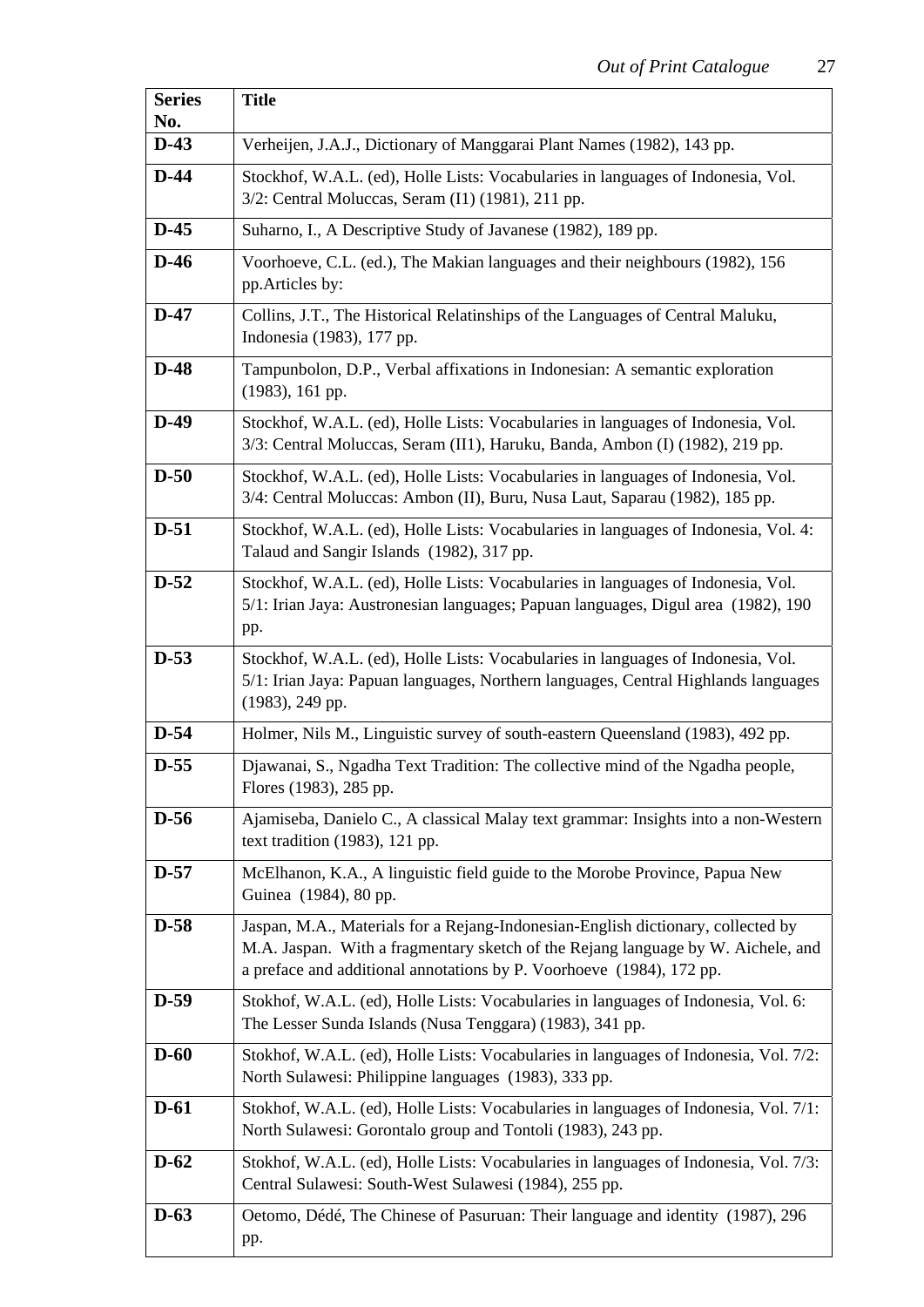| <b>Series</b><br>No. | <b>Title</b>                                                                                                                                                                             |
|----------------------|------------------------------------------------------------------------------------------------------------------------------------------------------------------------------------------|
| $D-64$               | Groves, Terab'ata R., Groves, Gordon W. and Jacobs, Roderick, Kiribatese: An<br>outline description (1985), 160 pp.                                                                      |
| $D-65$               | Hardjadibrata, R.r., Sundanese: A syntactical analysis (1985), 165 pp.                                                                                                                   |
| $D-66$               | Stokhof, W.A.L. (ed), Holle Lists: Vocabularies in languages of Indonesia, Vol. 7/4:<br>South-East Sulawesi and neighbouring islands, West and North-East Sulawesi<br>$(1985)$ , 294 pp. |
| $D-68$               | Moeliono, Anton M., Language development and cultivation: Alternative<br>approaches in language planning (1986), 144 pp.                                                                 |
| $D-69$               | Stokhof, W.A.L. (ed), Holle Lists: Vocabularies in languages of Indonesia, Vol. 8:<br>Kalimantan (Borneo) (1986), 210 pp.                                                                |
| $D-70$               | Verheijen, Jilis A.J, SVD, The Sama/Bajau language in the Lesser Sunda Islands<br>(1986), 217 pp.                                                                                        |
| $D-71$               | Stokhof, W.A.L. (ed), Holle Lists: Vocabularies in languages of Indonesia, Vol. 9:<br>Northern Sumatra (1985), 319 pp.                                                                   |
| $D-73$               | Husen Abas, Indonesian as a unifying language of wider communication: A<br>historical and sociolinguistic perspective (1987), 230 pp.                                                    |
| $D-74$               | Stokhof, W.A.L. (ed), Holle Lists: Vocabularies in languages of Indonesia, Vol.<br>10/1: Minangkabau and languages of Central Sumatra (1987), 234 pp.                                    |
| $D-75$               | Stokhof, W.A.L. (ed), Holle Lists: Vocabularies in languages of Indonesia, Vol.<br>10/2: Southern Sumatra (1987), 191 pp.                                                                |
| $D-76$               | Stokhof, W.A.L. (ed), Holle Lists: Vocabularies in languages of Indonesia, Vol.<br>10/3: Islands off the west coast of Sumatra (1987), 209 pp.                                           |
| $D-77$               | Hoddinott, W.G. and Kofod, F.M., The Ngankikurungkurr language (Daly River<br>area, Northern Territory) (1988), 354 pp.                                                                  |
| $D-78$               | Grimes, C.E. and Grimes, B.D., Languages of South Sulawesi (1987), 216 pp.                                                                                                               |
| $D-79$               | <b>Notes on Some Queensland Languages</b><br>Holmer, Nils, M. (1988),<br>$iv + 167pp$                                                                                                    |
| $D-80$               | Carrington, Lois, Six More Years of Pacific Linguistics: An Index of Contributions<br>to Pacific Linguistic Studies 1981-1987 (1987), 214 pp.                                            |
| $D-81$               | W.A.L. Stokhof, ed, with Alma E. Almanar, Holle lists: vocabularies in languages of<br>Indonesia Vol. 11 (Celebes, Alor, Ambon, Irian Jaya, Madura, and Lombok (1987),<br>310 pp.        |
| $D-82$               | <b>Lavongai Materials</b><br>Clive H. Beaumont (ed.), $xii + 130$ pp                                                                                                                     |
| $D-83$               | Verheijen, Jilis A.J. SVD, Dictionary of plant names in the Lesser Sunda Islands<br>$(1990), 271$ pp.                                                                                    |
| $D-84$               | Lawton, Ralph, edited by Malcolm Ross and Janet Ezard, Topics in the Description<br>of Kiriwina, 1993, $xii + 348$ pp                                                                    |
| $D-85$               | Franklin, Karl J., Traim Tasol: Vocabulary Testing in Tok Pisin (1992), viii + 73 pp                                                                                                     |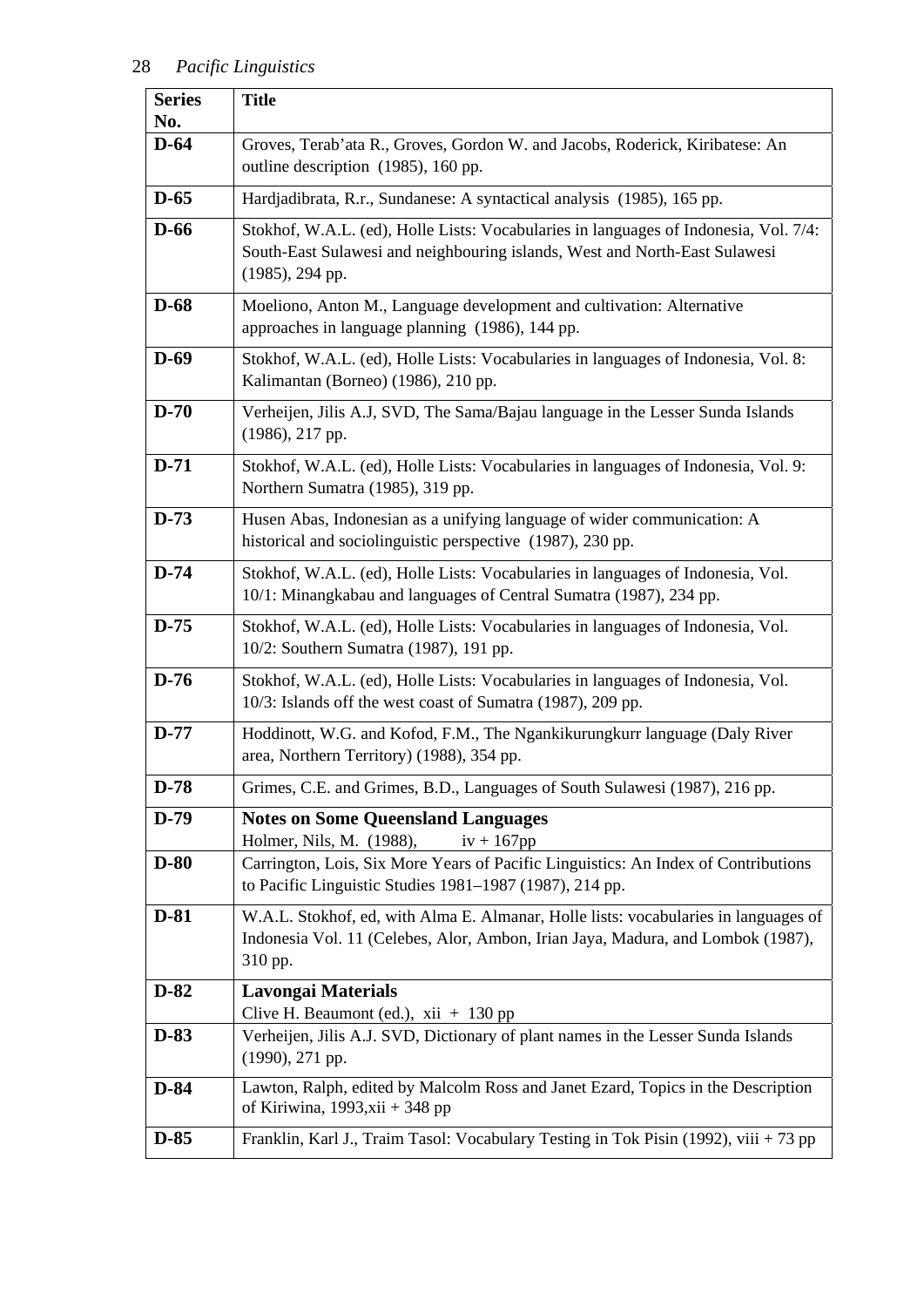ä

| <b>Series</b><br>No. | <b>Title</b>                                                                                                                                                                                                                                                                                                                                                                                                                                                                                                                                                                                                                                                                                                                                                                                                                                                                                                                                                                                                                                                                                                                                                                                                                                                                                                                                                                                                                                      |
|----------------------|---------------------------------------------------------------------------------------------------------------------------------------------------------------------------------------------------------------------------------------------------------------------------------------------------------------------------------------------------------------------------------------------------------------------------------------------------------------------------------------------------------------------------------------------------------------------------------------------------------------------------------------------------------------------------------------------------------------------------------------------------------------------------------------------------------------------------------------------------------------------------------------------------------------------------------------------------------------------------------------------------------------------------------------------------------------------------------------------------------------------------------------------------------------------------------------------------------------------------------------------------------------------------------------------------------------------------------------------------------------------------------------------------------------------------------------------------|
| $D-86$               | Language of Development and Development of Language: The Case of<br><b>Indonesia</b><br>Heryanto, Ariel<br>This study is essentially an attempt to examine how <i>bahasa</i> 'language' and<br>Pembangunan 'Development' are mutually constituted in the social history of<br>modern Indonesia, with particular focus on the period after 1966. It is a study of the<br>history of Indonesians' redefinition of their being, their world, and that they<br>conceive of as alien.<br>This study begins with some discussion of the basic theoretical and methodological<br>questions concerning Development studies, language studies, and the ways in which<br>they are interrelated.<br>1995 ISBN 085883 429 4<br>$vi + 60$ pp                                                                                                                                                                                                                                                                                                                                                                                                                                                                                                                                                                                                                                                                                                                   |
| $D-87$               | Scoditti, Giancarlo M.G., Kitawa Oral Poetry: An Example from Melanesia (1996),<br>444 pp.                                                                                                                                                                                                                                                                                                                                                                                                                                                                                                                                                                                                                                                                                                                                                                                                                                                                                                                                                                                                                                                                                                                                                                                                                                                                                                                                                        |
| <b>D-88</b>          | Mosel, La'i Ulrike and Ainslie So'o, Say it in Samoan (1997), 197 pp.                                                                                                                                                                                                                                                                                                                                                                                                                                                                                                                                                                                                                                                                                                                                                                                                                                                                                                                                                                                                                                                                                                                                                                                                                                                                                                                                                                             |
| $D-89$               | Materials on Languages in Danger of Disappearing in the Asia-Pacific<br>Region No. 1. Some Endangered Languages of Papua New Guinea:<br>Kaki Ae, Musom, and Aribwatsa<br>Wurm, S.A. (ed.)<br>This volume, the first of similar volumes of reports on endangered languages in the<br>Pacific and Southeast Asian area, contains grammatical outlines, word lists and texts<br>with interlinear translation of three Papua New Guinea languages in danger of<br>disappearing: Kaki Ae (Papuan, potentially endangered), Musom (Austronesian,<br>endangered) and Aribwatsa (Austronesian, almost extinct).<br>Papers by S.A. Wurm Materials on languages in danger of disappearing in the Asia-<br>Pacific region; S.A. Wurm, Kaki Ae (formerly known as Raepa Tati), a potentially<br>endangered language in southern Papua New Guinea, John M. Clifton, The Kaki Ae<br>language; S.A. Wurm, Musom, an endangered language in northeastern Papua New<br>Guinea; Susanne Holzknecht, Musom morphology and grammar sketch, Susanne<br>Holzknecht, Musom word list; S.A. Wurm, Aribwatsa, an almost extinct language in<br>northeastern Papua New Guinea; Susanne Holzknecht, Aribwatsa: a 'lost' language<br>of the Markham family, Papua New Guinea?; Susanne Holzknecht, Aribwatsa word<br>list, S.A. Wurm, Publications on languages in danger of disappearing in the Asia-<br>Pacific region.<br>1997 ISBN 085883 4677<br>$vi + 183pp$ , (3 maps) |
| $D-90$               | A Linguistic Bibliography of the New Guinea Area<br>Carrington, Lois<br>This publication covers Papua New Guinea, Solomon Islands, Irian Jaya, and<br>Papuan languages in adjacent areas. It includes all published and unpublished<br>works wholly or partly of linguistic interest, as well as correct bibliographical entries<br>and language listings.<br>1996 ISBN 085883 449 9<br>$x + 476$ pp                                                                                                                                                                                                                                                                                                                                                                                                                                                                                                                                                                                                                                                                                                                                                                                                                                                                                                                                                                                                                                              |